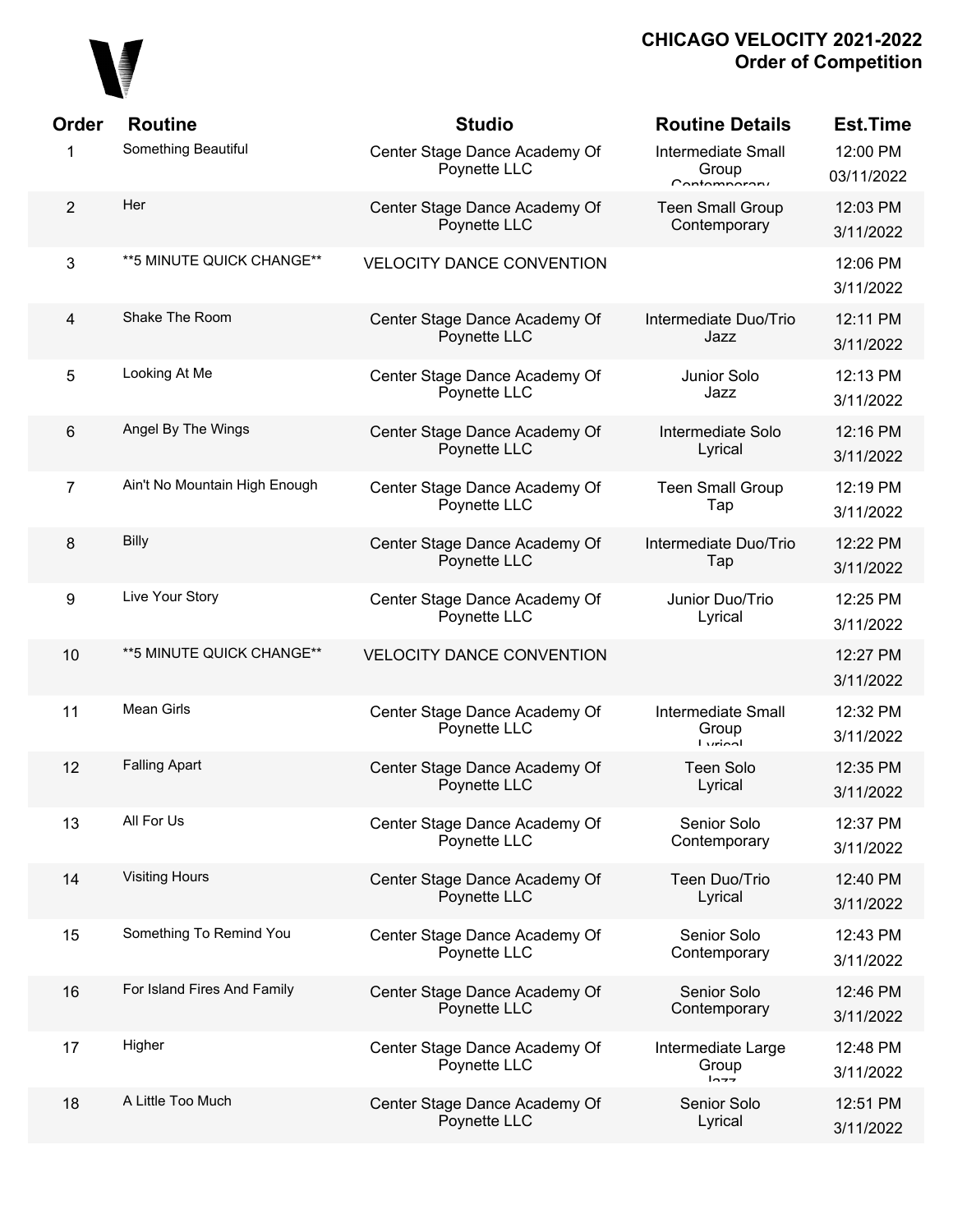

| Order | <b>Routine</b>             | <b>Studio</b>                                         | <b>Routine Details</b>                             | <b>Est.Time</b>       |
|-------|----------------------------|-------------------------------------------------------|----------------------------------------------------|-----------------------|
| 19    | Just Be Held               | Center Stage Dance Academy Of<br>Poynette LLC         | Senior Solo<br>Lyrical                             | 12:54 PM<br>3/11/2022 |
| 20    | Fall On Me                 | Center Stage Dance Academy Of<br>Poynette LLC         | Senior Solo<br>Lyrical                             | 12:57 PM<br>3/11/2022 |
| 21    | When Life Knocks You Down  | Center Stage Dance Academy Of<br>Poynette LLC         | Intermediate Duo/Trio<br>Contemporary              | 1:00 PM<br>3/11/2022  |
| 22    | Run The World              | Center Stage Dance Academy Of<br>Poynette LLC         | <b>Intermediate Small</b><br>Group<br>$ln - -$     | 1:02 PM<br>3/11/2022  |
| 23    | <b>Beats</b>               | Center Stage Dance Academy Of<br>Poynette LLC         | Senior Small Group<br>Jazz                         | 1:05 PM<br>3/11/2022  |
| 24    | **5 MINUTE QUICK CHANGE**  | <b>VELOCITY DANCE CONVENTION</b>                      |                                                    | 1:08 PM<br>3/11/2022  |
| 25    | Joy                        | Center Stage Dance Academy Of<br>Poynette LLC         | <b>Intermediate Small</b><br>Group<br>$T_{\Omega}$ | 1:13 PM<br>3/11/2022  |
| 26    | ** END OF BLOCK SCHEDULE** | <b>VELOCITY DANCE CONVENTION</b>                      |                                                    | 1:16 PM<br>3/11/2022  |
| 27    | Disco Drum                 | <b>Dance Nation Studio</b>                            | Mini Solo<br>Jazz                                  | 1:19 PM<br>3/11/2022  |
| 28    | Dream                      | <b>Dance Nation Studio</b>                            | Mini Solo<br>Lyrical                               | 1:21 PM<br>3/11/2022  |
| 29    | Let It Be                  | <b>Dance Nation Studio</b>                            | Mini Solo<br>Lyrical                               | 1:24 PM<br>3/11/2022  |
| 30    | Firework                   | <b>Dance Nation Studio</b>                            | Mini Solo<br>Lyrical                               | 1:27 PM<br>3/11/2022  |
| 31    | Somebody To Love           | <b>Empower Dance Company</b>                          | Mini Solo<br>Open                                  | 1:30 PM<br>3/11/2022  |
| 32    | Psycho                     | Dance Vision                                          | Mini Solo<br>Jazz                                  | 1:32 PM<br>3/11/2022  |
| 33    | Show Off                   | <b>Empower Dance Company</b>                          | Mini Solo<br>Jazz                                  | 1:35 PM<br>3/11/2022  |
| 34    | Me Too                     | Virtues In Motion Dance Studio - VIM<br>Dance Company | Mini Solo<br>Jazz                                  | 1:38 PM<br>3/11/2022  |
| 35    | Calling all the Monsters   | Virtues In Motion Dance Studio - VIM<br>Dance Company | Mini Solo<br>Jazz                                  | 1:41 PM<br>3/11/2022  |
| 36    | It's All About Me          | Virtues In Motion Dance Studio - VIM<br>Dance Company | Mini Solo<br>Jazz                                  | 1:43 PM<br>3/11/2022  |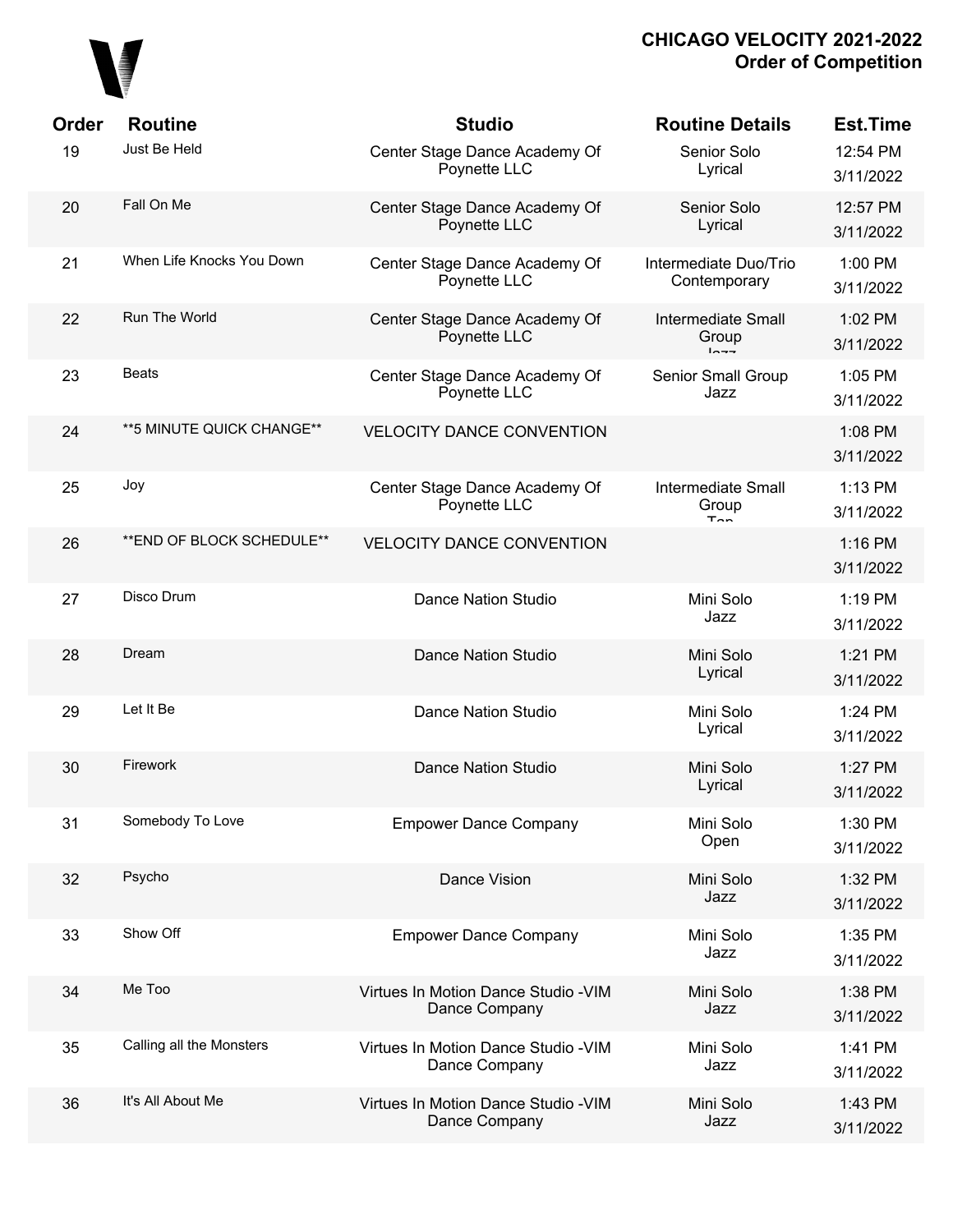

| Order | <b>Routine</b>          | <b>Studio</b>                                         | <b>Routine Details</b>      | Est.Time             |
|-------|-------------------------|-------------------------------------------------------|-----------------------------|----------------------|
| 37    | Lil' Hipster Girl       | Dance Vision                                          | Mini Solo<br>Jazz           | 1:46 PM<br>3/11/2022 |
| 38    | <b>Toy Soldier</b>      | Virtues In Motion Dance Studio - VIM<br>Dance Company | Mini Solo<br>Jazz           | 1:49 PM<br>3/11/2022 |
| 39    | Write My Story          | Virtues In Motion Dance Studio - VIM<br>Dance Company | Mini Solo<br>Jazz           | 1:52 PM<br>3/11/2022 |
| 40    | Better When I'm Dancin' | Virtues In Motion Dance Studio - VIM<br>Dance Company | Mini Solo<br>Jazz           | 1:54 PM<br>3/11/2022 |
| 41    | Here I Come             | Dance Vision                                          | Mini Solo<br>Jazz           | 1:57 PM<br>3/11/2022 |
| 42    | <b>Best Life</b>        | Virtues In Motion Dance Studio - VIM<br>Dance Company | Mini Solo<br>Jazz           | 2:00 PM<br>3/11/2022 |
| 43    | <b>Bye</b>              | <b>Empower Dance Company</b>                          | Mini Solo<br>Lyrical        | 2:03 PM<br>3/11/2022 |
| 44    | Wings                   | Dance Vision                                          | Mini Solo<br>Lyrical        | 2:05 PM<br>3/11/2022 |
| 45    | Why Worry               | Virtues In Motion Dance Studio - VIM<br>Dance Company | Mini Solo<br>Tap            | 2:08 PM<br>3/11/2022 |
| 46    | Finesse                 | Virtues In Motion Dance Studio - VIM<br>Dance Company | Mini Solo<br>Hip-Hop        | 2:11 PM<br>3/11/2022 |
| 47    | Be Kind                 | <b>Empower Dance Company</b>                          | Mini Duo/Trio<br>Jazz       | 2:14 PM<br>3/11/2022 |
| 48    | Glamourous Life         | Dance Vision                                          | Mini Duo/Trio<br>Jazz       | 2:16 PM<br>3/11/2022 |
| 49    | Hallelujah              | Dance Vision                                          | Mini Duo/Trio<br>Lyrical    | 2:19 PM<br>3/11/2022 |
| 50    | That's Right            | Virtues In Motion Dance Studio - VIM<br>Dance Company | Mini Duo/Trio<br>Hip-Hop    | 2:22 PM<br>3/11/2022 |
| 51    | Lizzo Kids              | Virtues In Motion Dance Studio - VIM<br>Dance Company | Mini Duo/Trio<br>Hip-Hop    | 2:25 PM<br>3/11/2022 |
| 52    | Fabulous                | Virtues In Motion Dance Studio - VIM<br>Dance Company | Mini Duo/Trio<br>Jazz       | 2:27 PM<br>3/11/2022 |
| 53    | Home                    | Virtues In Motion Dance Studio - VIM<br>Dance Company | Junior Solo<br>Contemporary | 2:30 PM<br>3/11/2022 |
| 54    | Follow the Sun          | <b>Dance Nation Studio</b>                            | Junior Solo<br>Lyrical      | 2:33 PM<br>3/11/2022 |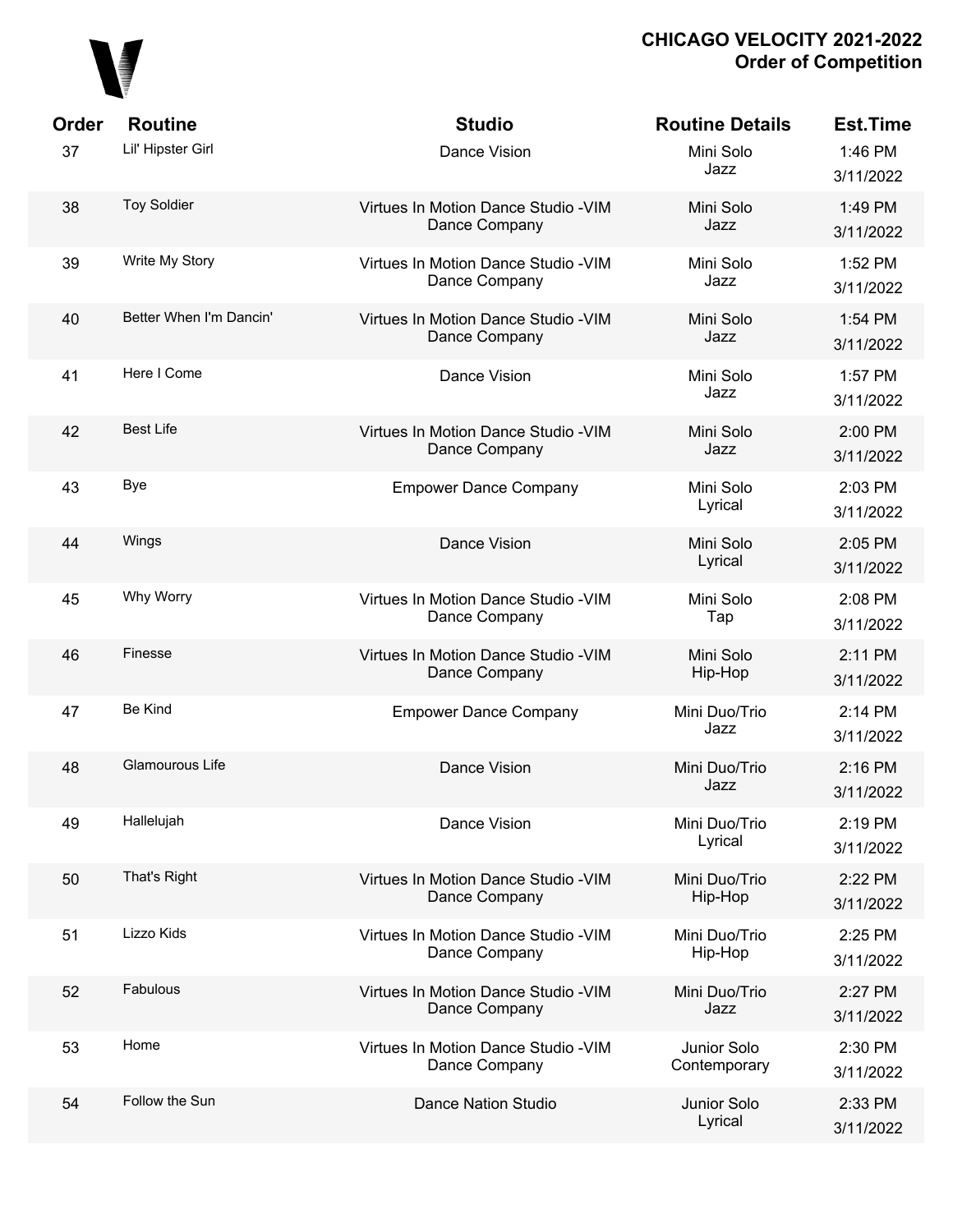

| Order | <b>Routine</b>            | <b>Studio</b>                                         | <b>Routine Details</b>          | <b>Est.Time</b>      |
|-------|---------------------------|-------------------------------------------------------|---------------------------------|----------------------|
| 55    | Unstoppable               | Dance Vision                                          | Junior Solo<br>Contemporary     | 2:36 PM<br>3/11/2022 |
| 56    | Lonely                    | DanceSpace Performing Arts<br>Academy                 | Junior Solo<br>Contemporary     | 2:38 PM<br>3/11/2022 |
| 57    | **5 MINUTE JUDGES BREAK** | <b>VELOCITY DANCE CONVENTION</b>                      |                                 | 2:41 PM<br>3/11/2022 |
| 58    | <b>Toy Soldier</b>        | Dance Vision                                          | Junior Solo<br>Jazz             | 2:46 PM<br>3/11/2022 |
| 59    | Body Language             | Virtues In Motion Dance Studio - VIM<br>Dance Company | Junior Solo<br>Jazz             | 2:48 PM<br>3/11/2022 |
| 60    | The Way You Make Me Feel  | Dance Vision                                          | Junior Solo<br>Jazz             | 2:51 PM<br>3/11/2022 |
| 61    | I'm Getting Good At This  | Dazzle Dance                                          | Junior Solo<br>Jazz             | 2:54 PM<br>3/11/2022 |
| 62    | Fergalicious              | Virtues In Motion Dance Studio - VIM<br>Dance Company | Junior Solo<br>Jazz             | 2:57 PM<br>3/11/2022 |
| 63    | Born Ready                | Dance Vision                                          | Junior Solo<br>Jazz             | 2:59 PM<br>3/11/2022 |
| 64    | Fame                      | Virtues In Motion Dance Studio - VIM<br>Dance Company | Junior Solo<br>Jazz             | 3:02 PM<br>3/11/2022 |
| 65    | Dad                       | Dance Vision                                          | Junior Solo<br>Lyrical          | 3:05 PM<br>3/11/2022 |
| 66    | I Try                     | Virtues In Motion Dance Studio - VIM<br>Dance Company | Junior Solo<br>Lyrical          | 3:08 PM<br>3/11/2022 |
| 67    | All Of Me                 | Dance Vision                                          | Junior Solo<br>Lyrical          | 3:10 PM<br>3/11/2022 |
| 68    | Go Your Own Way           | Dazzle Dance                                          | Junior Solo<br>Lyrical          | 3:13 PM<br>3/11/2022 |
| 69    | Alive                     | Dance Vision                                          | Junior Solo<br>Lyrical          | 3:16 PM<br>3/11/2022 |
| 70    | <b>Brave</b>              | Dance Vision                                          | Junior Solo<br>Lyrical          | 3:19 PM<br>3/11/2022 |
| 71    | Solo Dancing              | Virtues In Motion Dance Studio - VIM<br>Dance Company | Junior Solo<br>Open             | 3:21 PM<br>3/11/2022 |
| 72    | <b>Half Light</b>         | Virtues In Motion Dance Studio - VIM<br>Dance Company | Junior Duo/Trio<br>Contemporary | 3:24 PM<br>3/11/2022 |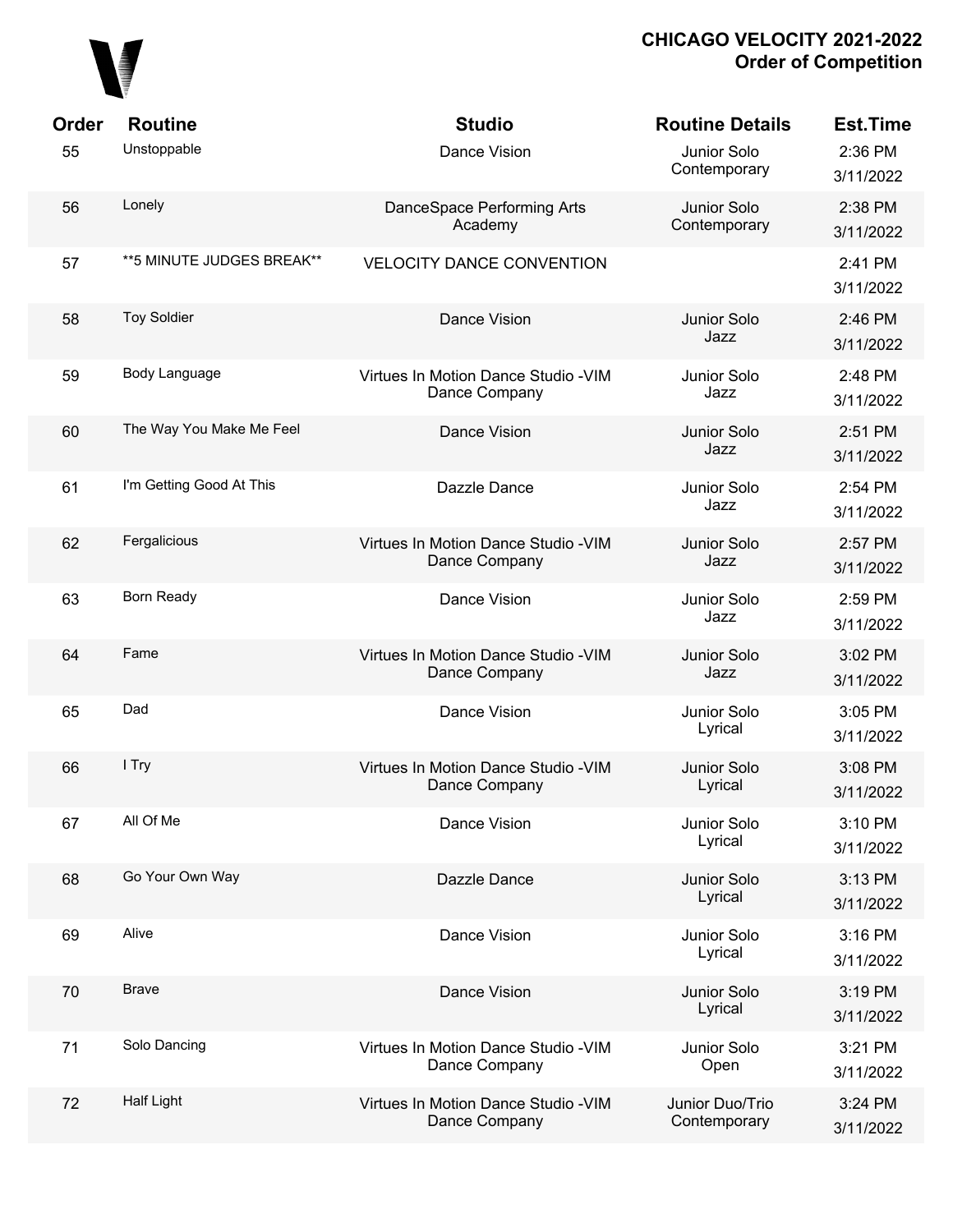

| Order | <b>Routine</b>            | <b>Studio</b>                                         | <b>Routine Details</b>                    | <b>Est.Time</b>      |
|-------|---------------------------|-------------------------------------------------------|-------------------------------------------|----------------------|
| 73    | <b>Bassline</b>           | Dance Vision                                          | Junior Duo/Trio<br>Jazz                   | 3:27 PM<br>3/11/2022 |
| 74    | Dime                      | Dance Vision                                          | Junior Duo/Trio<br>Jazz                   | 3:30 PM<br>3/11/2022 |
| 75    | What I Want               | Virtues In Motion Dance Studio - VIM<br>Dance Company | Junior Duo/Trio<br>Jazz                   | 3:32 PM<br>3/11/2022 |
| 76    | Light On                  | <b>Sunshine Dance</b>                                 | Junior Duo/Trio<br>Lyrical                | 3:35 PM<br>3/11/2022 |
| 77    | Workin'                   | Virtues In Motion Dance Studio - VIM<br>Dance Company | Junior Duo/Trio<br>Tap                    | 3:38 PM<br>3/11/2022 |
| 78    | We Share Everything       | Dazzle Dance                                          | Junior Duo/Trio<br><b>Musical Theater</b> | 3:41 PM<br>3/11/2022 |
| 79    | Forever Young             | Virtues In Motion Dance Studio - VIM<br>Dance Company | Junior Small Group<br>Contemporary        | 3:43 PM<br>3/11/2022 |
| 80    | <b>Elastic Heart</b>      | <b>Dance Nation Studio</b>                            | Intermediate Solo<br>Contemporary         | 3:46 PM<br>3/11/2022 |
| 81    | <b>Bruises</b>            | Virtues In Motion Dance Studio - VIM<br>Dance Company | Intermediate Solo<br>Contemporary         | 3:49 PM<br>3/11/2022 |
| 82    | I Walk The Line           | Dance Vision                                          | Intermediate Solo<br>Contemporary         | 3:52 PM<br>3/11/2022 |
| 83    | Go                        | <b>Empower Dance Company</b>                          | Intermediate Solo<br>Contemporary         | 3:55 PM<br>3/11/2022 |
| 84    | Falling Up                | <b>Sunshine Dance</b>                                 | Intermediate Solo<br>Contemporary         | 3:57 PM<br>3/11/2022 |
| 85    | King And Lionheart        | <b>Stage Door Dance Academy</b>                       | Intermediate Solo<br>Contemporary         | 4:00 PM<br>3/11/2022 |
| 86    | Falling                   | <b>Sunshine Dance</b>                                 | Intermediate Solo<br>Contemporary         | 4:03 PM<br>3/11/2022 |
| 87    | **5 MINUTE JUDGES BREAK** | <b>VELOCITY DANCE CONVENTION</b>                      |                                           | 4:06 PM<br>3/11/2022 |
| 88    | When The Party's Over     | <b>Sunshine Dance</b>                                 | Intermediate Solo<br>Contemporary         | 4:11 PM<br>3/11/2022 |
| 89    | Soldier                   | Virtues In Motion Dance Studio - VIM<br>Dance Company | Intermediate Solo<br>Contemporary         | 4:13 PM<br>3/11/2022 |
| 90    | Hurt For Me               | <b>Empower Dance Company</b>                          | Intermediate Solo<br>Contemporary         | 4:16 PM<br>3/11/2022 |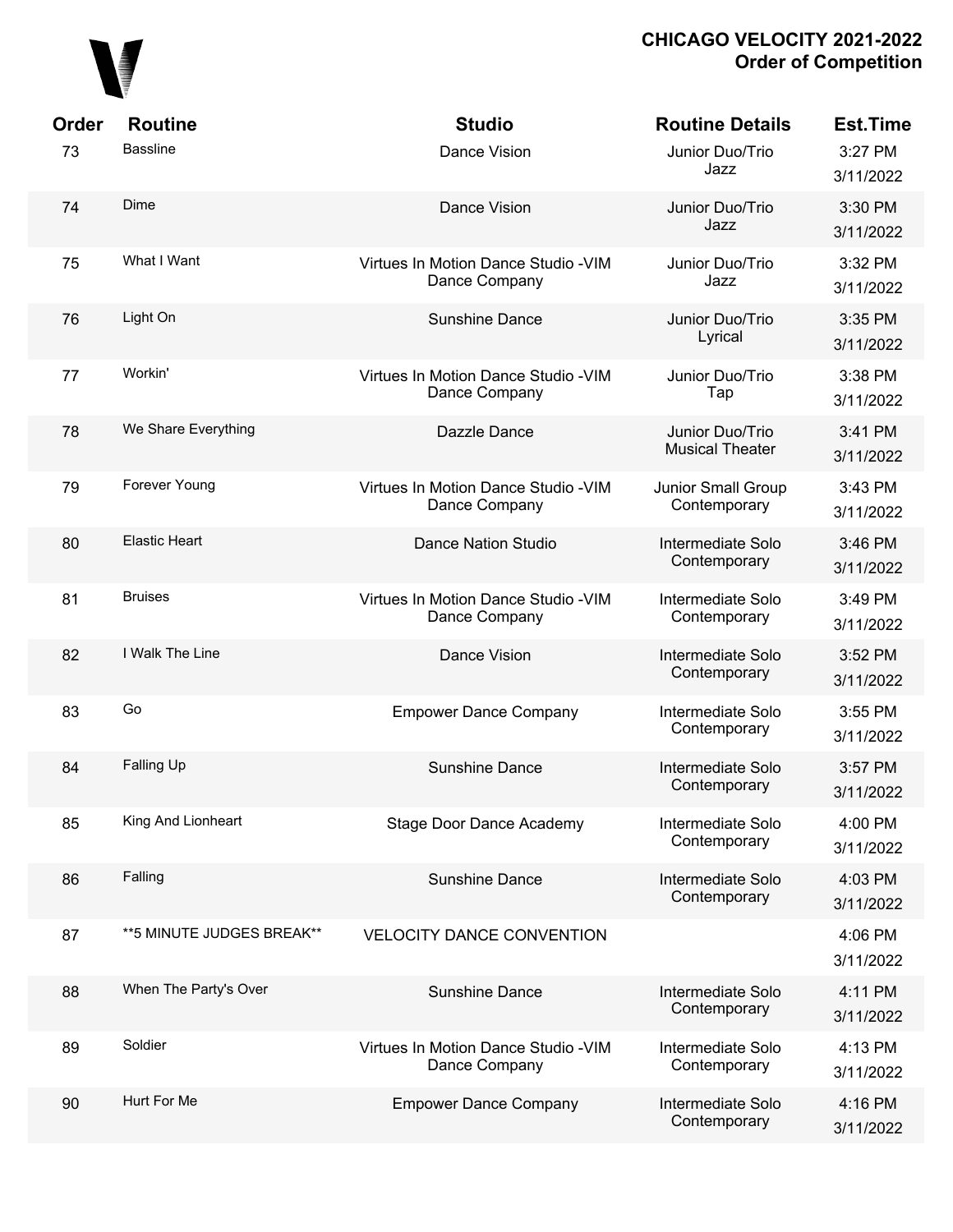

| Order | <b>Routine</b>         | <b>Studio</b>                                         | <b>Routine Details</b>            | <b>Est.Time</b>      |
|-------|------------------------|-------------------------------------------------------|-----------------------------------|----------------------|
| 91    | Be Somebody            | Sunshine Dance                                        | Intermediate Solo<br>Contemporary | 4:19 PM<br>3/11/2022 |
| 92    | A Better Way           | <b>Sunshine Dance</b>                                 | Intermediate Solo<br>Contemporary | 4:22 PM<br>3/11/2022 |
| 93    | <b>Light Ascending</b> | DanceSpace Performing Arts<br>Academy                 | Intermediate Solo<br>Contemporary | 4:24 PM<br>3/11/2022 |
| 94    | Fuerza                 | <b>Dance Nation Studio</b>                            | Intermediate Solo<br>Jazz         | 4:27 PM<br>3/11/2022 |
| 95    | Poker Face             | <b>Empower Dance Company</b>                          | Intermediate Solo<br>Jazz         | 4:30 PM<br>3/11/2022 |
| 96    | Genetics               | Dance Vision                                          | Intermediate Solo<br>Jazz         | 4:33 PM<br>3/11/2022 |
| 97    | Love It                | Virtues In Motion Dance Studio - VIM<br>Dance Company | Intermediate Solo<br>Jazz         | 4:35 PM<br>3/11/2022 |
| 98    | Standards              | Sunshine Dance                                        | Intermediate Solo<br>Jazz         | 4:38 PM<br>3/11/2022 |
| 99    | When I Grow Up         | <b>Steps N Motion Dance Studio</b>                    | Intermediate Solo<br>Jazz         | 4:41 PM<br>3/11/2022 |
| 100   | Kill The Lights        | Virtues In Motion Dance Studio - VIM<br>Dance Company | Intermediate Solo<br>Jazz         | 4:44 PM<br>3/11/2022 |
| 101   | Fly Away               | <b>Empower Dance Company</b>                          | Intermediate Solo<br>Jazz         | 4:46 PM<br>3/11/2022 |
| 102   | <b>Cold Hearted</b>    | Virtues In Motion Dance Studio - VIM<br>Dance Company | Intermediate Solo<br>Jazz         | 4:49 PM<br>3/11/2022 |
| 103   | <b>Whats Your Name</b> | Stage Door Dance Academy                              | Intermediate Solo<br>Jazz         | 4:52 PM<br>3/11/2022 |
| 104   | Paris                  | DanceSpace Performing Arts<br>Academy                 | Intermediate Solo<br>Jazz         | 4:55 PM<br>3/11/2022 |
| 105   | Feeling Good           | SJ Dance Company                                      | Intermediate Solo<br>Jazz         | 4:57 PM<br>3/11/2022 |
| 106   | Giants                 | Stage Door Dance Academy                              | Intermediate Solo<br>Lyrical      | 5:00 PM<br>3/11/2022 |
| 107   | Falling                | <b>Empower Dance Company</b>                          | Intermediate Solo<br>Lyrical      | 5:03 PM<br>3/11/2022 |
| 108   | <b>Bitter</b>          | Dazzle Dance                                          | Intermediate Solo<br>Lyrical      | 5:06 PM<br>3/11/2022 |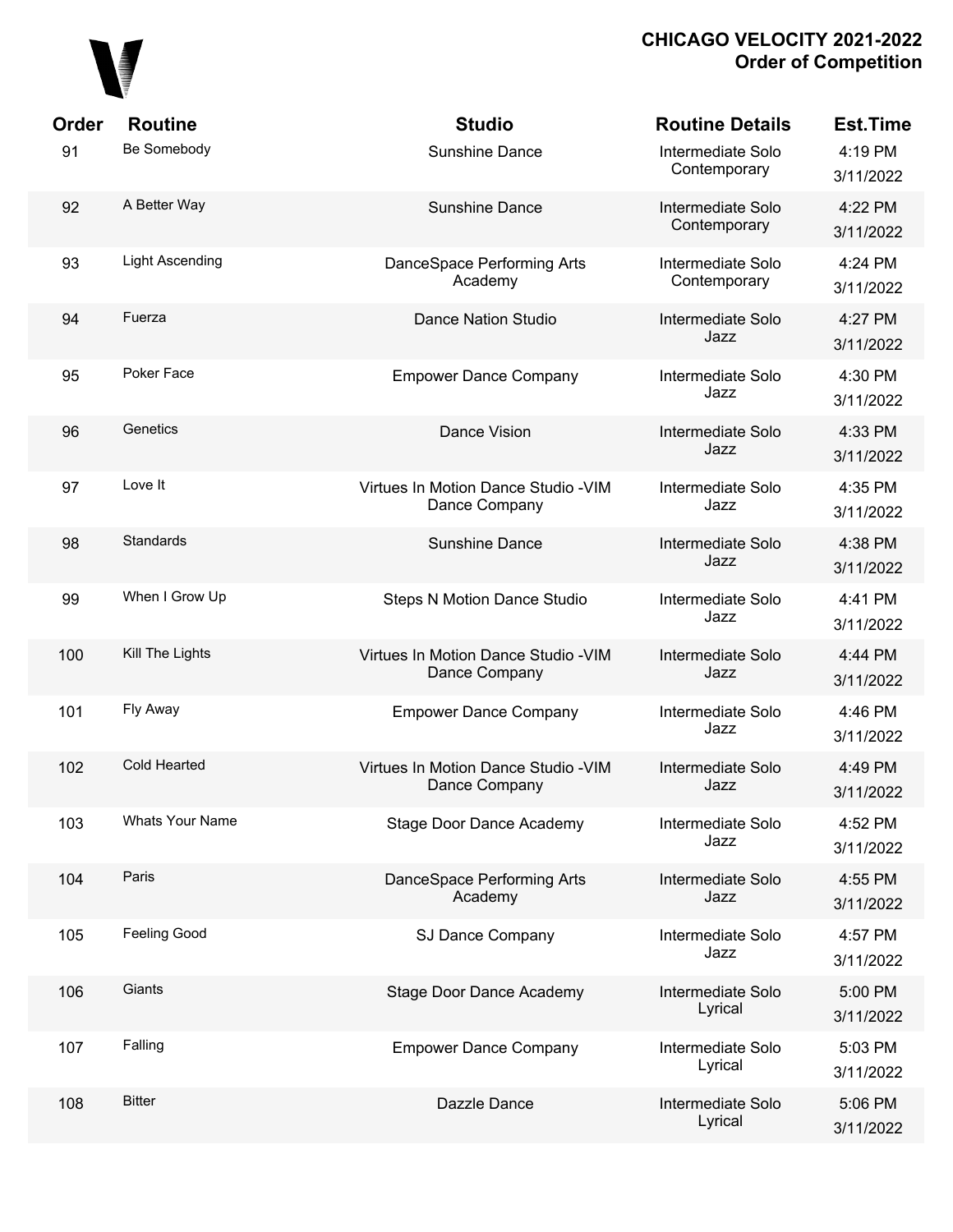

| Order | <b>Routine</b>           | <b>Studio</b>                                         | <b>Routine Details</b>                      | <b>Est.Time</b>      |
|-------|--------------------------|-------------------------------------------------------|---------------------------------------------|----------------------|
| 109   | Hold On To Me            | <b>Empower Dance Company</b>                          | Intermediate Solo<br>Lyrical                | 5:08 PM<br>3/11/2022 |
| 110   | Shine                    | Virtues In Motion Dance Studio - VIM<br>Dance Company | Intermediate Solo<br>Lyrical                | 5:11 PM<br>3/11/2022 |
| 111   | Symphony                 | Dance Vision                                          | Intermediate Solo<br>Lyrical                | 5:14 PM<br>3/11/2022 |
| 112   | <b>Opposites Attract</b> | DanceSpace Performing Arts<br>Academy                 | Intermediate Solo<br>Tap                    | 5:17 PM<br>3/11/2022 |
| 113   | Give Me A Reason         | DanceSpace Performing Arts<br>Academy                 | Intermediate Solo<br>Tap                    | 5:19 PM<br>3/11/2022 |
| 114   | <b>That Thing</b>        | Sunshine Dance                                        | Intermediate Solo<br>Tap                    | 5:22 PM<br>3/11/2022 |
| 115   | War Of Hearts            | <b>Empower Dance Company</b>                          | Intermediate Solo<br>Open                   | 5:25 PM<br>3/11/2022 |
| 116   | Derniere Danse           | Virtues In Motion Dance Studio - VIM<br>Dance Company | Intermediate Solo<br>Open                   | 5:28 PM<br>3/11/2022 |
| 117   | <b>City Lights</b>       | DanceSpace Performing Arts<br>Academy                 | Intermediate Solo<br><b>Musical Theater</b> | 5:30 PM<br>3/11/2022 |
| 118   | Before You Go            | NorthShore Elite Talent Company                       | Intermediate Solo<br>Lyrical                | 5:33 PM<br>3/11/2022 |
| 119   | I'm With You             | NorthShore Elite Talent Company                       | Intermediate Solo<br>Lyrical                | 5:36 PM<br>3/11/2022 |
| 120   | **AWARDS**               | <b>VELOCITY DANCE CONVENTION</b>                      |                                             | 5:40 PM<br>3/11/2022 |
| 121   | O Children               | <b>Stage Door Dance Academy</b>                       | <b>Teen Solo</b><br>Contemporary            | 6:15 PM<br>3/11/2022 |
| 122   | Youll Find A Way         | Stage Door Dance Academy                              | <b>Teen Solo</b><br>Jazz                    | 6:17 PM<br>3/11/2022 |
| 123   | Estoro                   | DanceSpace Performing Arts<br>Academy                 | <b>Teen Solo</b><br>Contemporary            | 6:20 PM<br>3/11/2022 |
| 124   | Tear Me Apart            | <b>Infusion Dance</b>                                 | <b>Teen Solo</b><br>Contemporary            | 6:23 PM<br>3/11/2022 |
| 125   | I Did Something Bad      | <b>Empower Dance Company</b>                          | <b>Teen Solo</b><br>Contemporary            | 6:26 PM<br>3/11/2022 |
| 126   | <b>Right Thing</b>       | Dance Vision                                          | <b>Teen Solo</b><br>Contemporary            | 6:28 PM<br>3/11/2022 |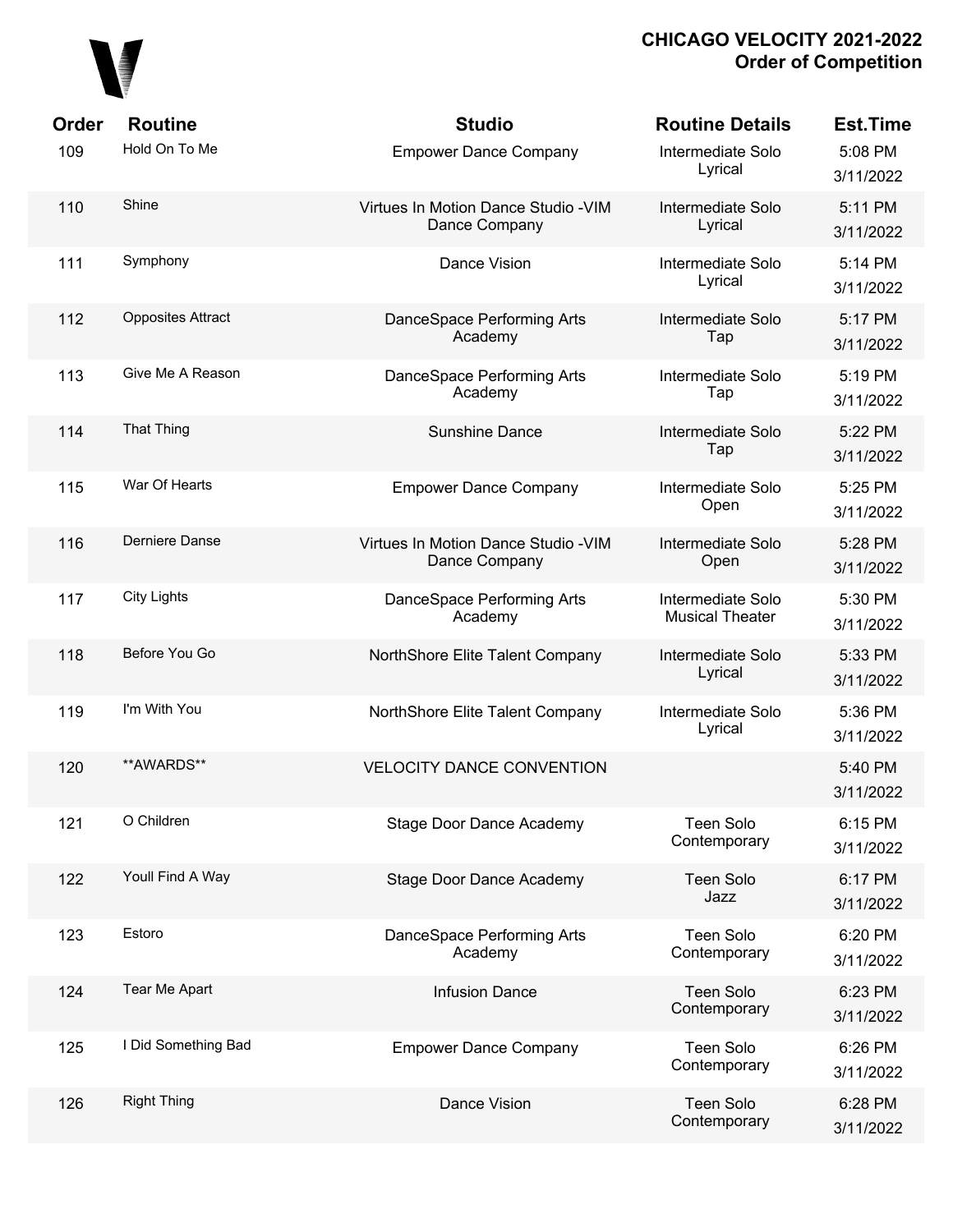

| Order | <b>Routine</b>                | <b>Studio</b>                                         | <b>Routine Details</b>           | <b>Est.Time</b>      |
|-------|-------------------------------|-------------------------------------------------------|----------------------------------|----------------------|
| 127   | Stay                          | Sunshine Dance                                        | <b>Teen Solo</b><br>Contemporary | 6:31 PM<br>3/11/2022 |
| 128   | Run Cried the Crawling        | Virtues In Motion Dance Studio - VIM<br>Dance Company | <b>Teen Solo</b><br>Contemporary | 6:34 PM<br>3/11/2022 |
| 129   | Us                            | Virtues In Motion Dance Studio - VIM<br>Dance Company | <b>Teen Solo</b><br>Contemporary | 6:37 PM<br>3/11/2022 |
| 130   | <b>Observations From Afar</b> | Dance Vision                                          | <b>Teen Solo</b><br>Contemporary | 6:39 PM<br>3/11/2022 |
| 131   | Rise                          | Virtues In Motion Dance Studio - VIM<br>Dance Company | <b>Teen Solo</b><br>Contemporary | 6:42 PM<br>3/11/2022 |
| 132   | Eternal                       | <b>Empower Dance Company</b>                          | <b>Teen Solo</b><br>Contemporary | 6:45 PM<br>3/11/2022 |
| 133   | Jump                          | Virtues In Motion Dance Studio - VIM<br>Dance Company | <b>Teen Solo</b><br>Contemporary | 6:48 PM<br>3/11/2022 |
| 134   | Abattior                      | Dance Vision                                          | <b>Teen Solo</b><br>Contemporary | 6:50 PM<br>3/11/2022 |
| 135   | Enter Sandman                 | Virtues In Motion Dance Studio - VIM<br>Dance Company | <b>Teen Solo</b><br>Contemporary | 6:53 PM<br>3/11/2022 |
| 136   | Standing on the Horizon       | Virtues In Motion Dance Studio - VIM<br>Dance Company | <b>Teen Solo</b><br>Contemporary | 6:56 PM<br>3/11/2022 |
| 137   | As The World Caves In         | Dance Vision                                          | <b>Teen Solo</b><br>Contemporary | 6:59 PM<br>3/11/2022 |
| 138   | Forgive Myself                | <b>Empower Dance Company</b>                          | <b>Teen Solo</b><br>Contemporary | 7:01 PM<br>3/11/2022 |
| 139   | I of the Storm                | Virtues In Motion Dance Studio - VIM<br>Dance Company | <b>Teen Solo</b><br>Contemporary | 7:04 PM<br>3/11/2022 |
| 140   | Inertia                       | Virtues In Motion Dance Studio - VIM<br>Dance Company | <b>Teen Solo</b><br>Contemporary | 7:07 PM<br>3/11/2022 |
| 141   | Speaking of the End           | Virtues In Motion Dance Studio - VIM<br>Dance Company | <b>Teen Solo</b><br>Contemporary | 7:10 PM<br>3/11/2022 |
| 142   | Anything I Do                 | Virtues In Motion Dance Studio - VIM<br>Dance Company | <b>Teen Solo</b><br>Jazz         | 7:12 PM<br>3/11/2022 |
| 143   | Driftin'                      | Sunshine Dance                                        | <b>Teen Solo</b><br>Jazz         | 7:15 PM<br>3/11/2022 |
| 144   | <b>Felt Cute</b>              | Virtues In Motion Dance Studio - VIM<br>Dance Company | <b>Teen Solo</b><br>Jazz         | 7:18 PM<br>3/11/2022 |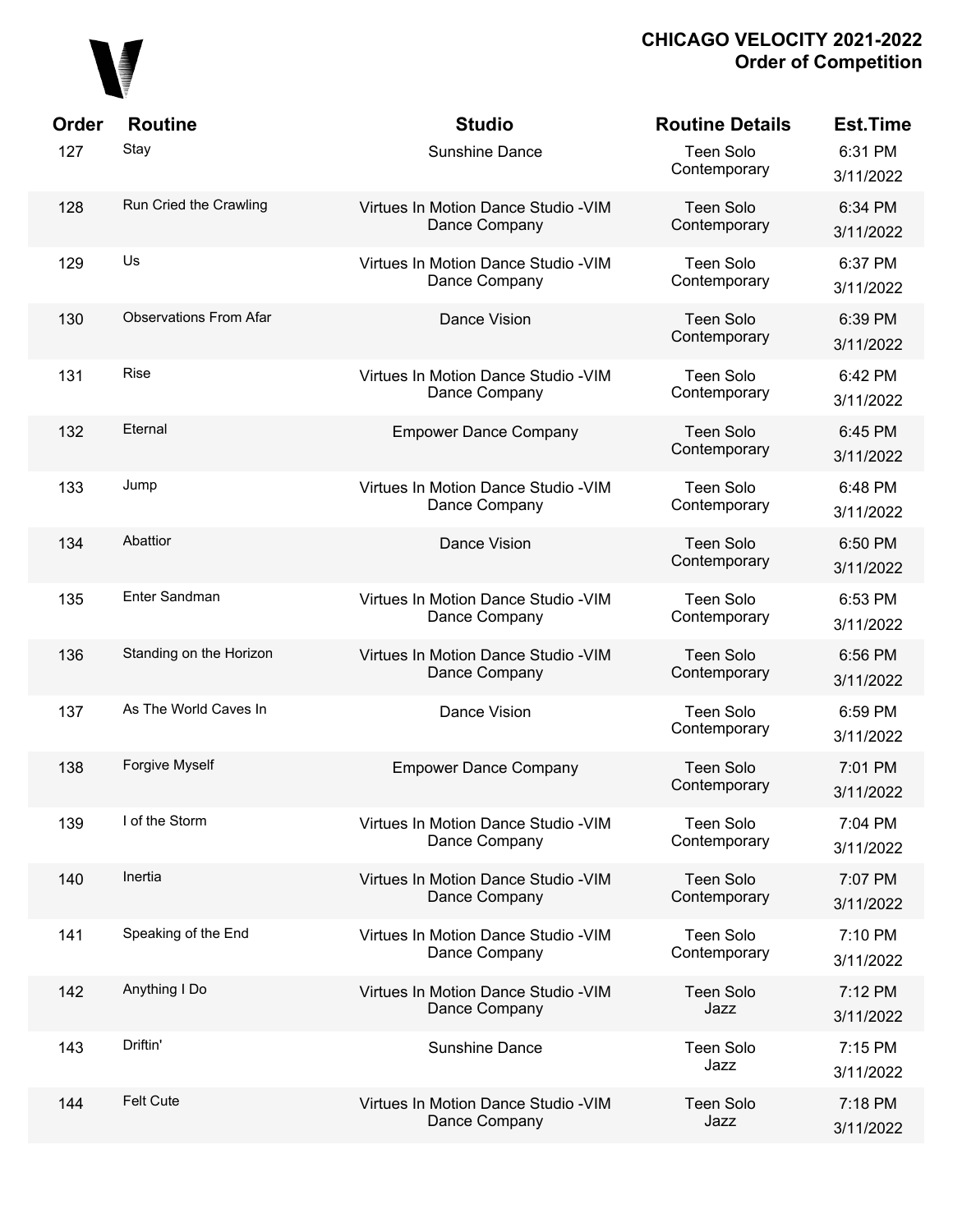

| Order | <b>Routine</b>            | <b>Studio</b>                                         | <b>Routine Details</b>           | <b>Est.Time</b>      |
|-------|---------------------------|-------------------------------------------------------|----------------------------------|----------------------|
| 145   | One Time                  | Virtues In Motion Dance Studio - VIM<br>Dance Company | <b>Teen Solo</b><br>Jazz         | 7:21 PM<br>3/11/2022 |
| 146   | Schoolin Life             | <b>Empower Dance Company</b>                          | <b>Teen Solo</b><br>Jazz         | 7:23 PM<br>3/11/2022 |
| 147   | Now                       | <b>Sunshine Dance</b>                                 | <b>Teen Solo</b><br>Jazz         | 7:26 PM<br>3/11/2022 |
| 148   | <b>Black Cat</b>          | <b>Sunshine Dance</b>                                 | <b>Teen Solo</b><br>Jazz         | 7:29 PM<br>3/11/2022 |
| 149   | <b>Toxic Love</b>         | Virtues In Motion Dance Studio - VIM<br>Dance Company | <b>Teen Solo</b><br>Lyrical      | 7:32 PM<br>3/11/2022 |
| 150   | Love Is On The Way        | PAVE School of the Arts                               | <b>Teen Solo</b><br>Lyrical      | 7:34 PM<br>3/11/2022 |
| 151   | **5 MINUTE JUDGES BREAK** | <b>VELOCITY DANCE CONVENTION</b>                      |                                  | 7:37 PM<br>3/11/2022 |
| 152   | Listen                    | <b>Empower Dance Company</b>                          | <b>Teen Solo</b><br>Lyrical      | 7:42 PM<br>3/11/2022 |
| 153   | Fear Of Letting Go        | Dance Vision                                          | <b>Teen Solo</b><br>Lyrical      | 7:44 PM<br>3/11/2022 |
| 154   | I Am                      | <b>Empower Dance Company</b>                          | <b>Teen Solo</b><br>Lyrical      | 7:47 PM<br>3/11/2022 |
| 155   | Dancing With Your Ghost   | Dance Vision                                          | <b>Teen Solo</b><br>Lyrical      | 7:50 PM<br>3/11/2022 |
| 156   | Unforgettable             | Dance Vision                                          | <b>Teen Solo</b><br>Lyrical      | 7:53 PM<br>3/11/2022 |
| 157   | Lost                      | Virtues In Motion Dance Studio - VIM<br>Dance Company | <b>Teen Solo</b><br>Lyrical      | 7:55 PM<br>3/11/2022 |
| 158   | <b>Ultraviolet</b>        | <b>Empower Dance Company</b>                          | <b>Teen Solo</b><br>Lyrical      | 7:58 PM<br>3/11/2022 |
| 159   | Traitor                   | <b>Stage Door Dance Academy</b>                       | <b>Teen Solo</b><br>Lyrical      | 8:01 PM<br>3/11/2022 |
| 160   | Eleanor Rigby             | Stage Door Dance Academy                              | <b>Teen Solo</b><br>Contemporary | 8:04 PM<br>3/11/2022 |
| 161   | These Arms Of Mine        | Stage Door Dance Academy                              | <b>Teen Solo</b><br>Contemporary | 8:06 PM<br>3/11/2022 |
| 162   | Born For This             | <b>Stage Door Dance Academy</b>                       | <b>Teen Solo</b><br>Jazz         | 8:09 PM<br>3/11/2022 |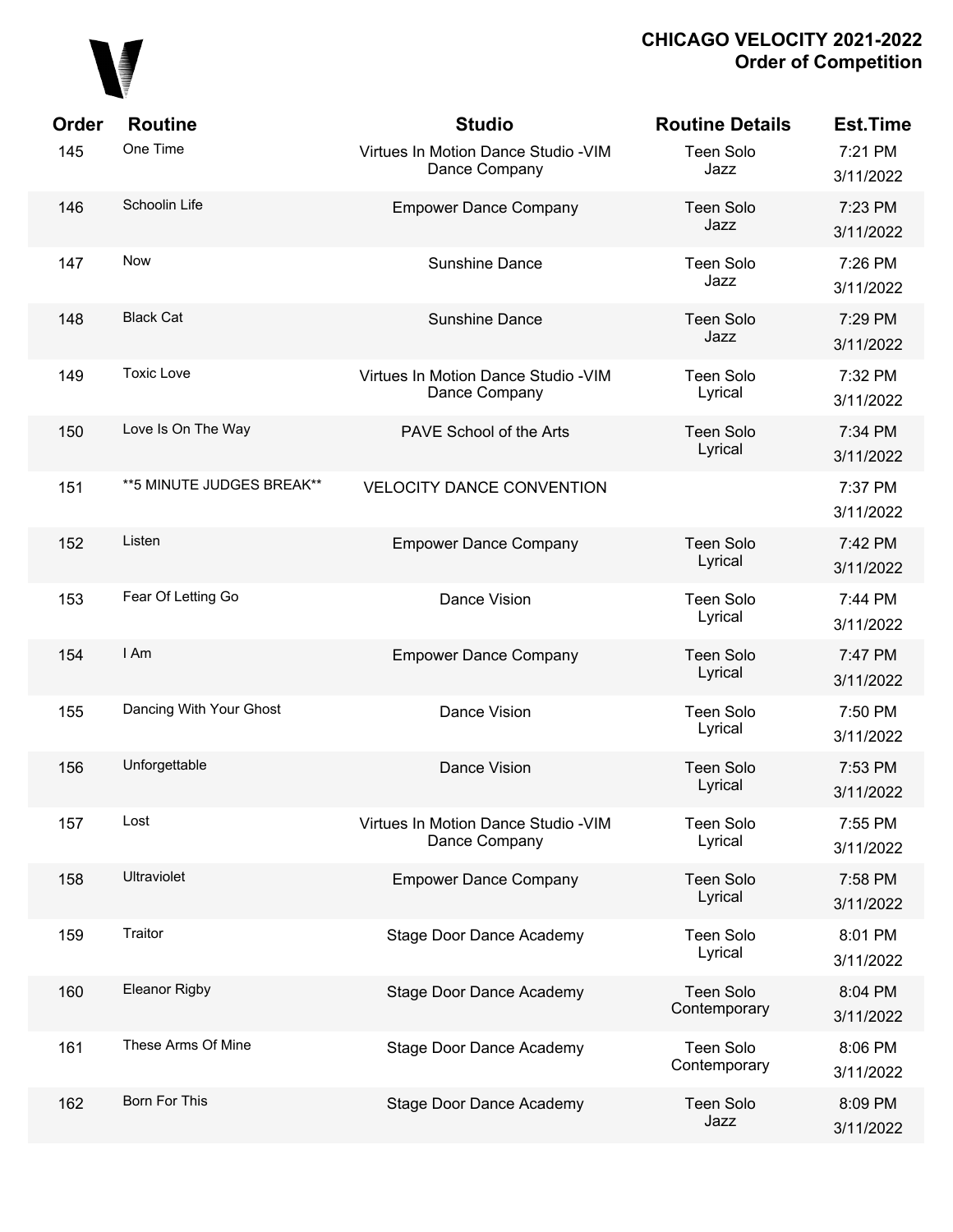

| Order<br>163 | <b>Routine</b><br>American Woman | <b>Studio</b><br><b>Stage Door Dance Academy</b>      | <b>Routine Details</b><br><b>Teen Solo</b><br>Jazz | <b>Est.Time</b><br>8:12 PM<br>3/11/2022 |
|--------------|----------------------------------|-------------------------------------------------------|----------------------------------------------------|-----------------------------------------|
| 164          | Little Did I Know                | Virtues In Motion Dance Studio - VIM<br>Dance Company | <b>Teen Solo</b><br>Lyrical                        | 8:15 PM<br>3/11/2022                    |
| 165          | <b>Iris</b>                      | <b>Stage Door Dance Academy</b>                       | <b>Teen Solo</b><br>Lyrical                        | 8:17 PM<br>3/11/2022                    |
| 166          | I Have Nothing                   | Stage Door Dance Academy                              | <b>Teen Solo</b><br>Lyrical                        | 8:20 PM<br>3/11/2022                    |
| 167          | There For You                    | Dance Vision                                          | <b>Teen Solo</b><br>Lyrical                        | 8:23 PM<br>3/11/2022                    |
| 168          | Roots                            | <b>Stage Door Dance Academy</b>                       | <b>Teen Solo</b><br>Lyrical                        | 8:26 PM<br>3/11/2022                    |
| 169          | Something Better                 | Sunshine Dance                                        | <b>Teen Solo</b><br>Lyrical                        | 8:28 PM<br>3/11/2022                    |
| 170          | Fall For You                     | Sunshine Dance                                        | <b>Teen Solo</b><br>Lyrical                        | 8:31 PM<br>3/11/2022                    |
| 171          | Get Back                         | Sunshine Dance                                        | <b>Teen Solo</b><br>Tap                            | 8:34 PM<br>3/11/2022                    |
| 172          | Don't Stop Me Now                | Dance Vision                                          | <b>Teen Solo</b><br>Tap                            | 8:37 PM<br>3/11/2022                    |
| 173          | Arrasando                        | Virtues In Motion Dance Studio - VIM<br>Dance Company | <b>Teen Solo</b><br>Tap                            | 8:39 PM<br>3/11/2022                    |
| 174          | I Feel Like I'm Drowning         | <b>Empower Dance Company</b>                          | <b>Teen Solo</b><br>Open                           | 8:42 PM<br>3/11/2022                    |
| 175          | The Rains of Castamere           | Virtues In Motion Dance Studio - VIM<br>Dance Company | <b>Teen Solo</b><br>Open                           | 8:45 PM<br>3/11/2022                    |
| 176          | Hush                             | Sunshine Dance                                        | <b>Teen Solo</b><br>Open                           | 8:48 PM<br>3/11/2022                    |
| 177          | On Powdered Ground               | <b>Infusion Dance</b>                                 | <b>Teen Solo</b><br>Open                           | 8:50 PM<br>3/11/2022                    |
| 178          | Honourable Woman                 | Virtues In Motion Dance Studio - VIM<br>Dance Company | Teen Duo/Trio<br>Contemporary                      | 8:53 PM<br>3/11/2022                    |
| 179          | Come Together                    | <b>Empower Dance Company</b>                          | Teen Duo/Trio<br>Contemporary                      | 8:56 PM<br>3/11/2022                    |
| 180          | Legs                             | <b>Empower Dance Company</b>                          | Teen Duo/Trio<br>Jazz                              | 8:59 PM<br>3/11/2022                    |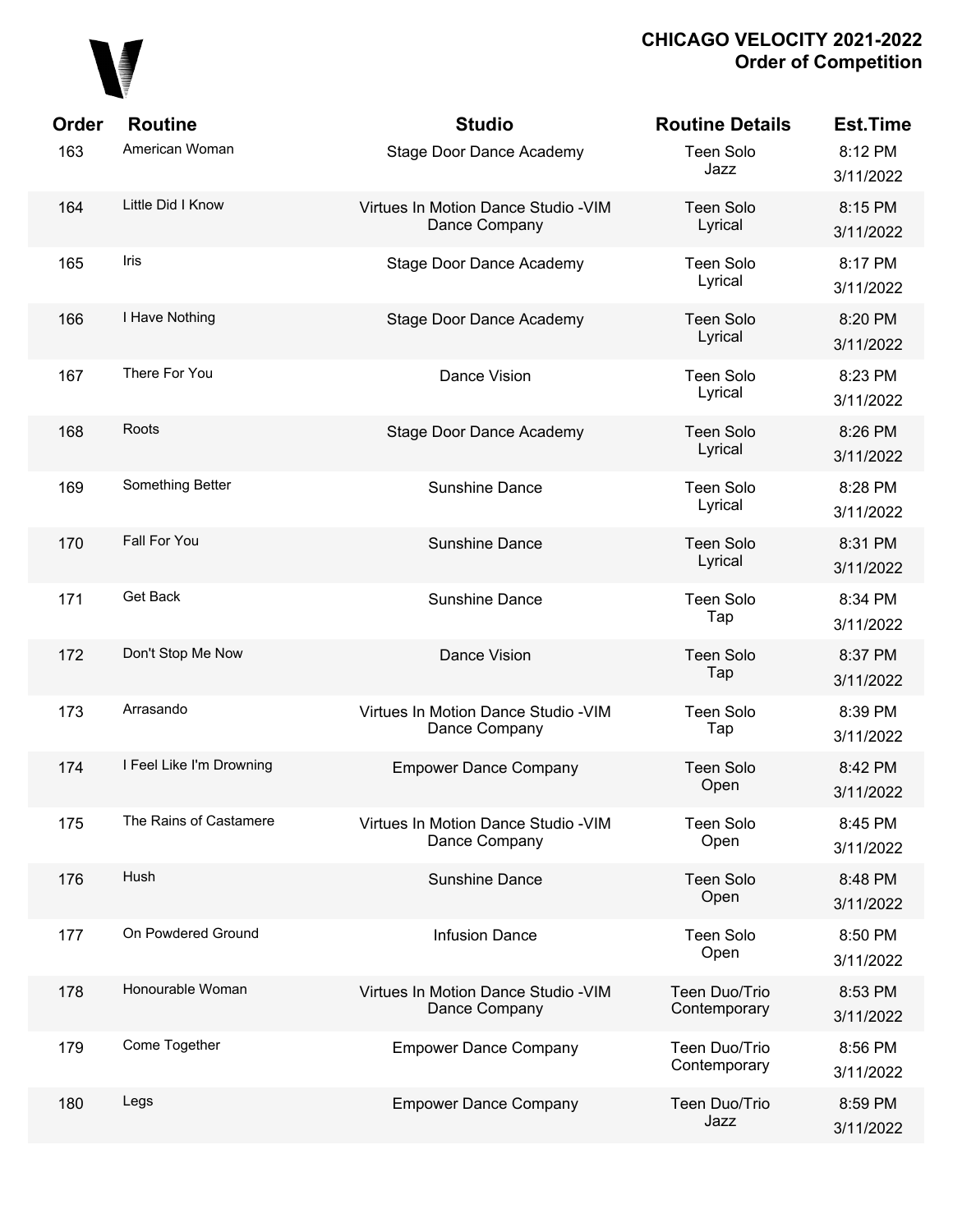

| Order | <b>Routine</b>             | <b>Studio</b>                                         | <b>Routine Details</b>      | <b>Est.Time</b>      |
|-------|----------------------------|-------------------------------------------------------|-----------------------------|----------------------|
| 181   | You're No Good             | <b>Empower Dance Company</b>                          | Teen Duo/Trio<br>Open       | 9:01 PM<br>3/11/2022 |
| 182   | Jurassic                   | NorthShore Elite Talent Company                       | Teen Duo/Trio<br>Hip-Hop    | 9:04 PM<br>3/11/2022 |
| 183   | Pump the Breaks            | Virtues In Motion Dance Studio - VIM<br>Dance Company | Teen Duo/Trio<br>Jazz       | 9:07 PM<br>3/11/2022 |
| 184   | ** 5 MINUTE JUDGES BREAK** | <b>VELOCITY DANCE CONVENTION</b>                      |                             | 9:10 PM<br>3/11/2022 |
| 185   | Swim Good                  | Dance Vision                                          | Senior Solo<br>Contemporary | 9:15 PM<br>3/11/2022 |
| 186   | A Little Bit Yours         | <b>Empower Dance Company</b>                          | Senior Solo<br>Contemporary | 9:17 PM<br>3/11/2022 |
| 187   | <b>Yellow Ledbetter</b>    | <b>Stage Door Dance Academy</b>                       | Senior Solo<br>Contemporary | 9:20 PM<br>3/11/2022 |
| 188   | The Road                   | Sunshine Dance                                        | Senior Solo<br>Contemporary | 9:23 PM<br>3/11/2022 |
| 189   | Home With You              | Virtues In Motion Dance Studio - VIM<br>Dance Company | Senior Solo<br>Contemporary | 9:26 PM<br>3/11/2022 |
| 190   | Amen                       | Sunshine Dance                                        | Senior Solo<br>Contemporary | 9:28 PM<br>3/11/2022 |
| 191   | Heartbreak Hotel           | <b>Stage Door Dance Academy</b>                       | Senior Solo<br>Contemporary | 9:31 PM<br>3/11/2022 |
| 192   | The Great Escape           | <b>Sunshine Dance</b>                                 | Senior Solo<br>Contemporary | 9:34 PM<br>3/11/2022 |
| 193   | I'll Wait On My Own        | Sunshine Dance                                        | Senior Solo<br>Contemporary | 9:37 PM<br>3/11/2022 |
| 194   | In My Life                 | Dance Vision                                          | Senior Solo<br>Contemporary | 9:39 PM<br>3/11/2022 |
| 195   | No Easy Way Out            | <b>Empower Dance Company</b>                          | Senior Solo<br>Contemporary | 9:42 PM<br>3/11/2022 |
| 196   | My Way                     | <b>Stage Door Dance Academy</b>                       | Senior Solo<br>Contemporary | 9:45 PM<br>3/11/2022 |
| 197   | Outre Lux                  | Sunshine Dance                                        | Senior Solo<br>Contemporary | 9:48 PM<br>3/11/2022 |
| 198   | Somebody to Love           | <b>Stage Door Dance Academy</b>                       | Senior Solo<br>Contemporary | 9:50 PM<br>3/11/2022 |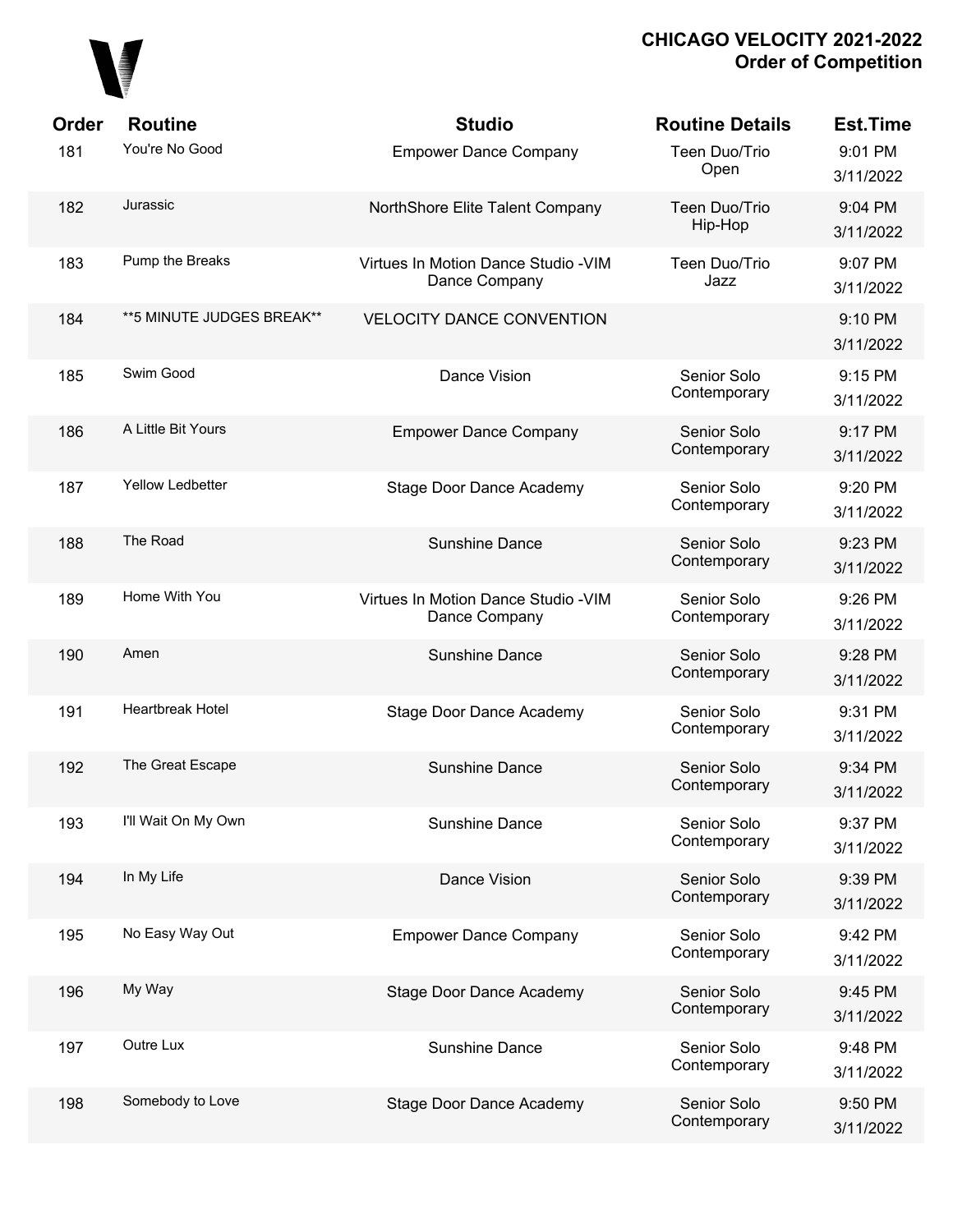

| Order | <b>Routine</b>           | <b>Studio</b>                                         | <b>Routine Details</b>                | <b>Est.Time</b>       |
|-------|--------------------------|-------------------------------------------------------|---------------------------------------|-----------------------|
| 199   | Change is Everything     | <b>Sunshine Dance</b>                                 | Senior Solo<br>Contemporary           | 9:53 PM<br>3/11/2022  |
| 200   | 100 Years                | <b>Stage Door Dance Academy</b>                       | Senior Solo<br>Contemporary           | 9:56 PM<br>3/11/2022  |
| 201   | Embers                   | <b>Sunshine Dance</b>                                 | Senior Solo<br>Contemporary           | 9:59 PM<br>3/11/2022  |
| 202   | Walk This Way            | Stage Door Dance Academy                              | Senior Solo<br>Jazz                   | 10:01 PM<br>3/11/2022 |
| 203   | Drowning                 | <b>Sunshine Dance</b>                                 | Senior Solo<br>Jazz                   | 10:04 PM<br>3/11/2022 |
| 204   | Madly                    | Stage Door Dance Academy                              | Senior Solo<br>Lyrical                | 10:07 PM<br>3/11/2022 |
| 205   | Four Five Seconds        | <b>Stage Door Dance Academy</b>                       | Senior Solo<br>Tap                    | 10:10 PM<br>3/11/2022 |
| 206   | Garden                   | Virtues In Motion Dance Studio - VIM<br>Dance Company | Senior Solo<br>Open                   | 10:12 PM<br>3/11/2022 |
| 207   | <b>Burn</b>              | Virtues In Motion Dance Studio - VIM<br>Dance Company | Senior Solo<br>Open                   | 10:15 PM<br>3/11/2022 |
| 208   | Get It                   | <b>Sunshine Dance</b>                                 | Senior Solo<br>Hip-Hop                | 10:18 PM<br>3/11/2022 |
| 209   | **AWARDS**               | <b>VELOCITY DANCE CONVENTION</b>                      |                                       | 10:20 PM<br>3/11/2022 |
| 210   | Hard Knock Life          | Stage Door Dance Academy                              | Junior Line<br><b>Musical Theater</b> | 3:00 PM<br>3/12/2022  |
| 211   | <b>Girls Night</b>       | Virtues In Motion Dance Studio - VIM<br>Dance Company | Mini Small Group<br>Jazz              | 3:05 PM<br>3/12/2022  |
| 212   | Hair In The Air          | Dance Vision                                          | Mini Small Group<br>Jazz              | 3:08 PM<br>3/12/2022  |
| 213   | Wash                     | <b>Sunshine Dance</b>                                 | Intermediate Duo/Trio<br>Contemporary | 3:11 PM<br>3/12/2022  |
| 214   | Ain't Got That Far To Go | <b>Empower Dance Company</b>                          | Intermediate Duo/Trio<br>Jazz         | 3:13 PM<br>3/12/2022  |
| 215   | Daughter                 | Virtues In Motion Dance Studio - VIM<br>Dance Company | Mini Small Group<br>Lyrical           | 3:16 PM<br>3/12/2022  |
| 216   | Fly Away                 | Virtues In Motion Dance Studio - VIM<br>Dance Company | Intermediate Duo/Trio<br>Contemporary | 3:19 PM<br>3/12/2022  |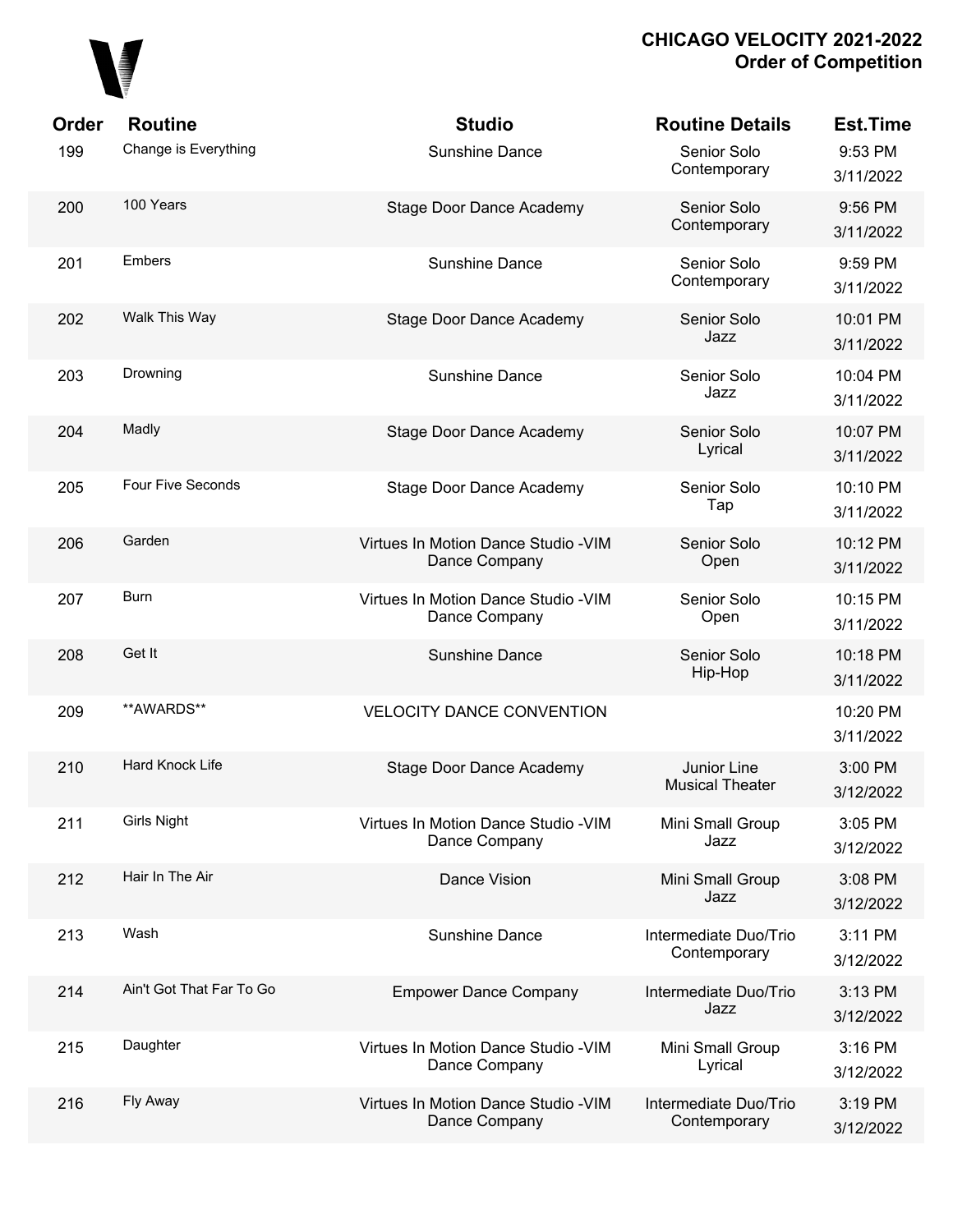

| Order<br>217 | <b>Routine</b><br>Love Me | <b>Studio</b><br><b>Sunshine Dance</b>                | <b>Routine Details</b><br>Intermediate Duo/Trio<br>Jazz | <b>Est.Time</b><br>3:22 PM<br>3/12/2022 |
|--------------|---------------------------|-------------------------------------------------------|---------------------------------------------------------|-----------------------------------------|
| 218          | Soft Dark Nothing         | Virtues In Motion Dance Studio - VIM<br>Dance Company | Intermediate Duo/Trio<br>Contemporary                   | 3:25 PM<br>3/12/2022                    |
| 219          | <b>Strongest Suit</b>     | Virtues In Motion Dance Studio - VIM<br>Dance Company | Mini Small Group<br><b>Musical Theater</b>              | 3:27 PM<br>3/12/2022                    |
| 220          | I Won't                   | Virtues In Motion Dance Studio - VIM<br>Dance Company | Intermediate Duo/Trio<br>Contemporary                   | 3:30 PM<br>3/12/2022                    |
| 221          | Size                      | Virtues In Motion Dance Studio - VIM<br>Dance Company | Intermediate Duo/Trio<br>Jazz                           | 3:33 PM<br>3/12/2022                    |
| 222          | Never Enough              | Dance Vision                                          | Mini Small Group<br>Lyrical                             | 3:36 PM<br>3/12/2022                    |
| 223          | I Try                     | <b>Empower Dance Company</b>                          | Intermediate Duo/Trio<br>Lyrical                        | 3:39 PM<br>3/12/2022                    |
| 224          | Lullaby Of Broadway       | <b>Sunshine Dance</b>                                 | Junior Small Group<br>Tap                               | 3:42 PM<br>3/12/2022                    |
| 225          | Boots Made For Walkin'    | <b>Sunshine Dance</b>                                 | Junior Small Group<br>Tap                               | 3:45 PM<br>3/12/2022                    |
| 226          | Heart                     | NorthShore Elite Talent Company                       | Intermediate Duo/Trio<br>Tap                            | 3:48 PM<br>3/12/2022                    |
| 227          | Sing Sing Sing            | Dance Vision                                          | Intermediate Duo/Trio<br><b>Musical Theater</b>         | 3:50 PM<br>3/12/2022                    |
| 228          | Impossible                | NorthShore Elite Talent Company                       | Intermediate Duo/Trio<br>Hip-Hop                        | 3:53 PM<br>3/12/2022                    |
| 229          | Darkside                  | NorthShore Elite Talent Company                       | Intermediate Duo/Trio<br>Hip-Hop                        | 3:56 PM<br>3/12/2022                    |
| 230          | Drogba                    | Sunshine Dance                                        | Intermediate Duo/Trio<br>Hip-Hop                        | 3:59 PM<br>3/12/2022                    |
| 231          | <b>River Deep</b>         | Impact Dance Studio                                   | Junior Large Group<br>Jazz                              | 4:01 PM<br>3/12/2022                    |
| 232          | Don't Mean A Thing        | Impact Dance Studio                                   | Junior Large Group<br>Jazz                              | 4:04 PM<br>3/12/2022                    |
| 233          | Bounce to This            | Virtues In Motion Dance Studio - VIM<br>Dance Company | Intermediate Duo/Trio<br>Hip-Hop                        | 4:07 PM<br>3/12/2022                    |
| 234          | Be With You               | <b>Sunshine Dance</b>                                 | Junior Large Group<br>Contemporary                      | 4:10 PM<br>3/12/2022                    |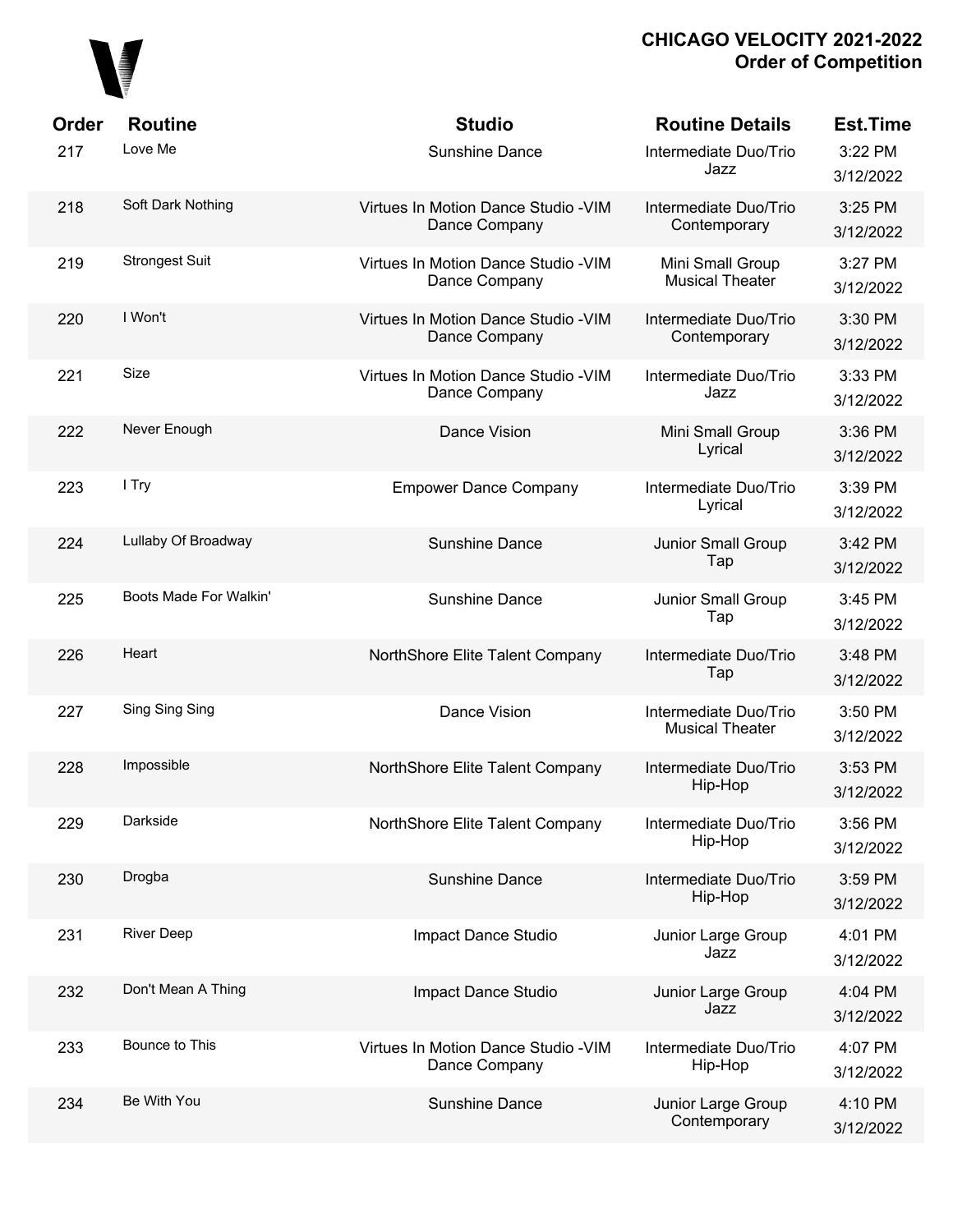

| Order | <b>Routine</b>            | <b>Studio</b>                                         | <b>Routine Details</b>                              | <b>Est.Time</b>      |
|-------|---------------------------|-------------------------------------------------------|-----------------------------------------------------|----------------------|
| 235   | <b>Wildest Dreams</b>     | NorthShore Elite Talent Company                       | Intermediate Duo/Trio<br>Hip-Hop                    | 4:13 PM<br>3/12/2022 |
| 236   | <b>Ruff Ryders</b>        | Virtues In Motion Dance Studio - VIM<br>Dance Company | Mini Small Group<br>Hip-Hop                         | 4:16 PM<br>3/12/2022 |
| 237   | Tribe                     | Stage Door Dance Academy                              | Junior Large Group<br>Jazz                          | 4:19 PM<br>3/12/2022 |
| 238   | Won't Grow Up             | Sunshine Dance                                        | Junior Large Group<br><b>Musical Theater</b>        | 4:22 PM<br>3/12/2022 |
| 239   | What About Us             | Impact Dance Studio                                   | Junior Large Group<br>Lyrical                       | 4:25 PM<br>3/12/2022 |
| 240   | The Lovely Years          | Impact Dance Studio                                   | Junior Large Group<br>Lyrical                       | 4:28 PM<br>3/12/2022 |
| 241   | **5 MINUTE JUDGES BREAK** | <b>VELOCITY DANCE CONVENTION</b>                      |                                                     | 4:31 PM<br>3/12/2022 |
| 242   | Workin                    | <b>Empower Dance Company</b>                          | Junior Large Group<br>Jazz                          | 4:36 PM<br>3/12/2022 |
| 243   | We Run This               | Sunshine Dance                                        | Junior Large Group<br>Hip-Hop                       | 4:39 PM<br>3/12/2022 |
| 244   | We Are In Love            | Dance Vision                                          | Junior Large Group<br><b>Musical Theater</b>        | 4:42 PM<br>3/12/2022 |
| 245   | Pump It UP                | Impact Dance Studio                                   | Junior Production<br>Hip-Hop                        | 4:45 PM<br>3/12/2022 |
| 246   | Open Hands                | Virtues In Motion Dance Studio - VIM<br>Dance Company | <b>Intermediate Small</b><br>Group<br>Contampararu  | 4:51 PM<br>3/12/2022 |
| 247   | Fabulous                  | <b>Sunshine Dance</b>                                 | Junior Line<br>Jazz                                 | 4:54 PM<br>3/12/2022 |
| 248   | Litmus                    | Dance Vision                                          | <b>Intermediate Small</b><br>Group<br>Contamparary  | 4:59 PM<br>3/12/2022 |
| 249   | Come Home                 | Virtues In Motion Dance Studio - VIM<br>Dance Company | <b>Intermediate Small</b><br>Group<br>Contamparary  | 5:02 PM<br>3/12/2022 |
| 250   | Unchained                 | <b>Sunshine Dance</b>                                 | <b>Intermediate Small</b><br>Group<br>$D$ $Al$ $Al$ | 5:05 PM<br>3/12/2022 |
| 251   | Devil's Backbone          | Virtues In Motion Dance Studio - VIM<br>Dance Company | <b>Intermediate Small</b><br>Group<br>Contamparary  | 5:08 PM<br>3/12/2022 |
| 252   | Hold Me While You Wait    | <b>Empower Dance Company</b>                          | <b>Intermediate Small</b><br>Group<br>Contamparary  | 5:11 PM<br>3/12/2022 |
|       |                           |                                                       |                                                     |                      |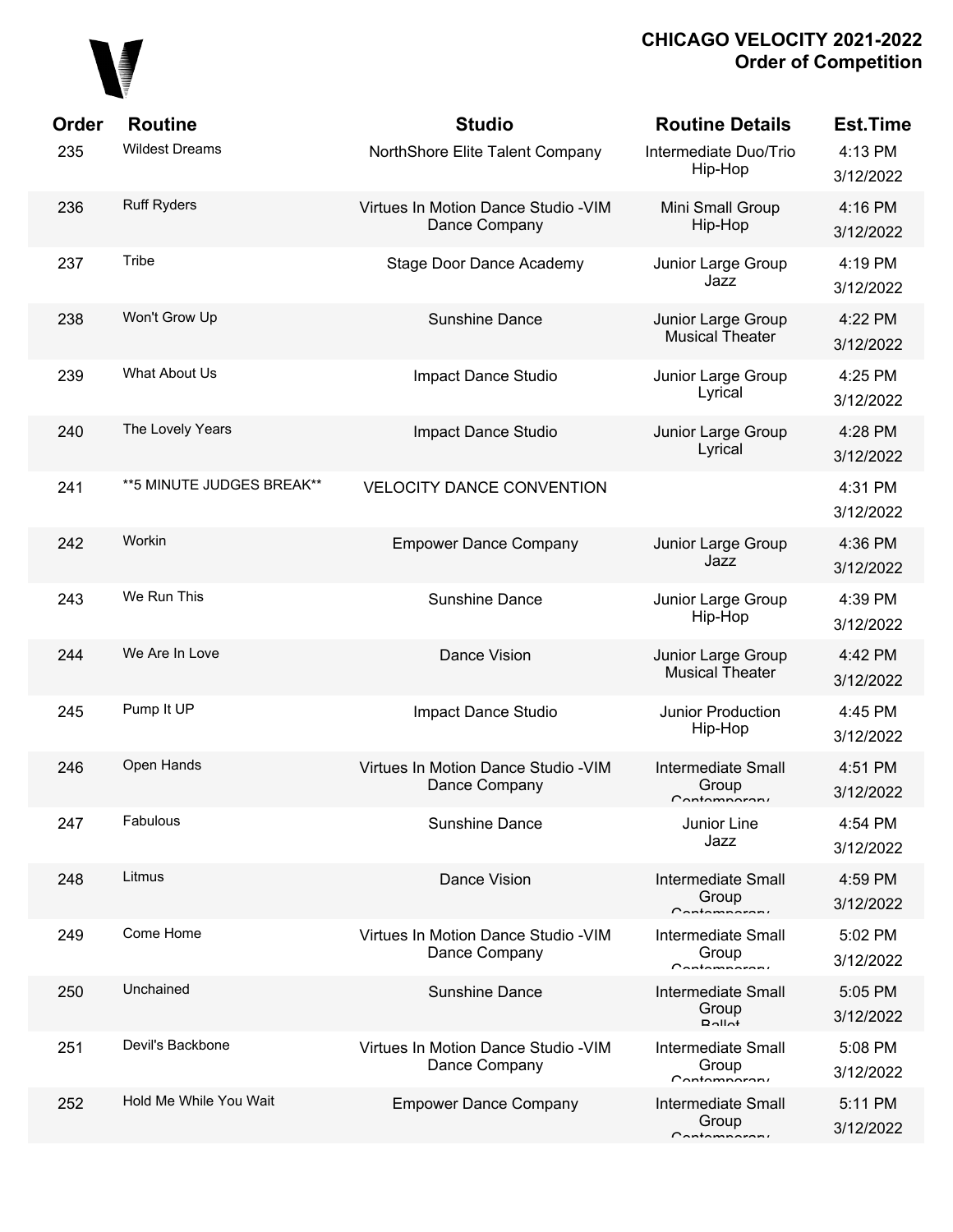

| <b>Order</b> | <b>Routine</b>            | <b>Studio</b>                                         | <b>Routine Details</b>                                                    | <b>Est.Time</b>      |
|--------------|---------------------------|-------------------------------------------------------|---------------------------------------------------------------------------|----------------------|
| 253          | Top Of The World          | Virtues In Motion Dance Studio - VIM<br>Dance Company | <b>Intermediate Small</b><br>Group<br>$ln -1$                             | 5:14 PM<br>3/12/2022 |
| 254          | <b>Throwback Love</b>     | <b>Stage Door Dance Academy</b>                       | <b>Intermediate Small</b><br>Group<br>$ln - -$                            | 5:17 PM<br>3/12/2022 |
| 255          | We Are The Ones           | <b>Sunshine Dance</b>                                 | <b>Intermediate Small</b><br>Group<br>Contampararu                        | 5:20 PM<br>3/12/2022 |
| 256          | Fire                      | Virtues In Motion Dance Studio - VIM<br>Dance Company | <b>Intermediate Small</b><br>Group<br>$ln -1$                             | 5:23 PM<br>3/12/2022 |
| 257          | Less Talk                 | Virtues In Motion Dance Studio - VIM<br>Dance Company | <b>Intermediate Small</b><br>Group<br>$ln - -$                            | 5:26 PM<br>3/12/2022 |
| 258          | 42nd Street               | Virtues In Motion Dance Studio - VIM<br>Dance Company | <b>Intermediate Small</b><br>Group<br>$T_{nn}$                            | 5:29 PM<br>3/12/2022 |
| 259          | Good Job                  | <b>Empower Dance Company</b>                          | <b>Intermediate Small</b><br>Group<br><b>Lurinal</b>                      | 5:32 PM<br>3/12/2022 |
| 260          | Groove                    | <b>Sunshine Dance</b>                                 | <b>Intermediate Small</b><br>Group<br>$T_{\rm{on}}$                       | 5:35 PM<br>3/12/2022 |
| 261          | Work It Lose It Level Up  | NorthShore Elite Talent Company                       | <b>Intermediate Small</b><br>Group<br>$\overline{u}$ in $\overline{u}$ an | 5:38 PM<br>3/12/2022 |
| 262          | Dynasty                   | Virtues In Motion Dance Studio - VIM<br>Dance Company | <b>Intermediate Small</b><br>Group<br>$\overline{u}$ in $\overline{u}$    | 5:41 PM<br>3/12/2022 |
| 263          | I Like It                 | Virtues In Motion Dance Studio - VIM<br>Dance Company | <b>Intermediate Small</b><br>Group<br>$\overline{u}$ in $\overline{u}$ an | 5:44 PM<br>3/12/2022 |
| 264          | <b>Belle Bambine</b>      | Virtues In Motion Dance Studio - VIM<br>Dance Company | Mini Small Group<br>Tap                                                   | 5:47 PM<br>3/12/2022 |
| 265          | My Mind                   | Sunshine Dance                                        | <b>Intermediate Small</b><br>Group<br>$n_{nn}$                            | 5:50 PM<br>3/12/2022 |
| 266          | Lonely                    | Dance Vision                                          | Intermediate Large<br>Group<br>$ln - -$                                   | 5:53 PM<br>3/12/2022 |
| 267          | Pull Up The Drop          | NorthShore Elite Talent Company                       | <b>Intermediate Small</b><br>Group<br>$\overline{u}$ in $\overline{u}$ an | 5:56 PM<br>3/12/2022 |
| 268          | Way Down We Go            | Virtues In Motion Dance Studio - VIM<br>Dance Company | Intermediate Large<br>Group<br>Contamparary                               | 5:59 PM<br>3/12/2022 |
| 269          | One Call Away             | Virtues In Motion Dance Studio - VIM<br>Dance Company | Mini Small Group<br>Lyrical                                               | 6:02 PM<br>3/12/2022 |
| 270          | **5 MINUTE JUDGES BREAK** | <b>VELOCITY DANCE CONVENTION</b>                      |                                                                           | 6:05 PM<br>3/12/2022 |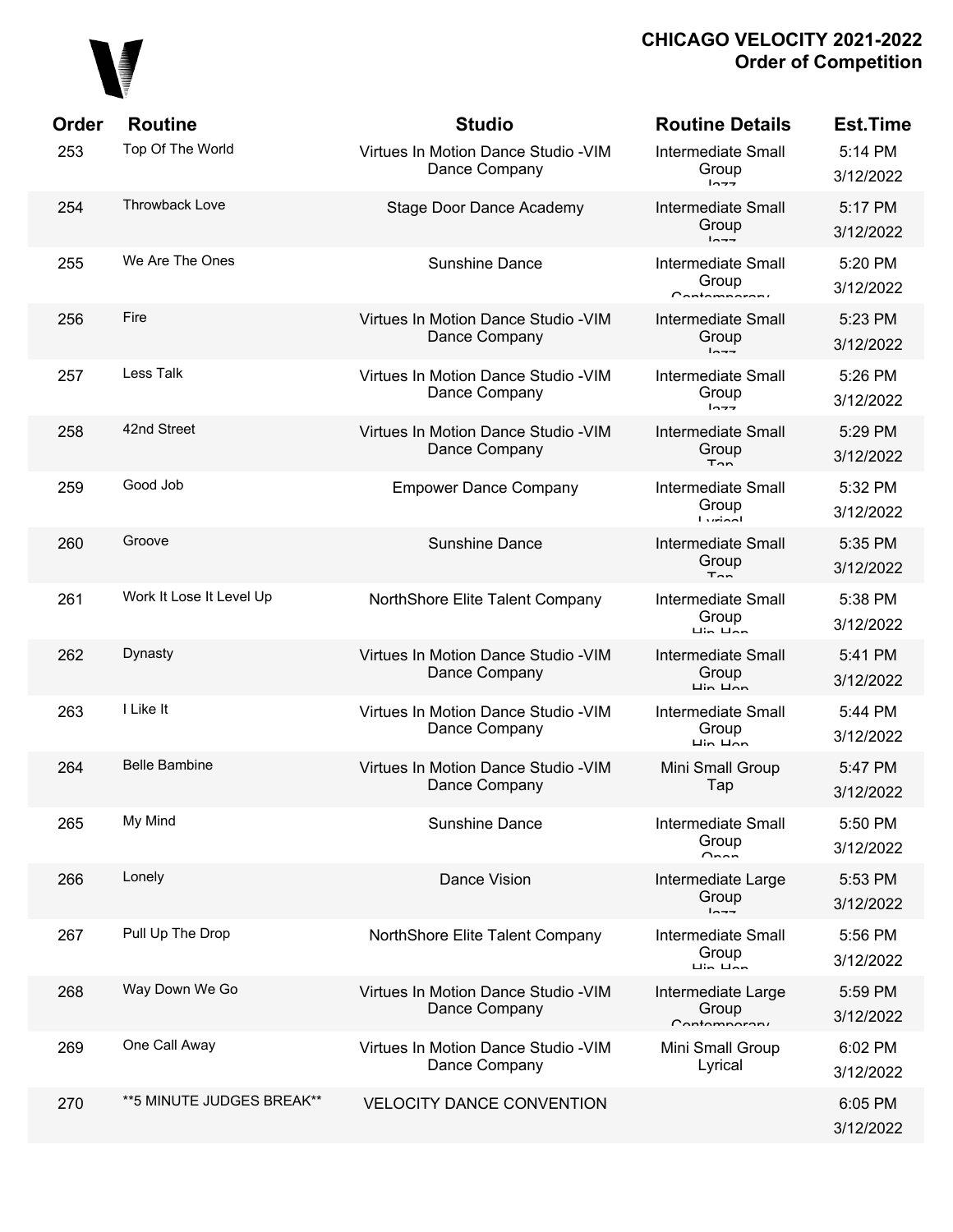

| Order | <b>Routine</b>           | <b>Studio</b>                                         | <b>Routine Details</b>                                          | <b>Est.Time</b>      |
|-------|--------------------------|-------------------------------------------------------|-----------------------------------------------------------------|----------------------|
| 271   | When Doves Cry           | Impact Dance Studio                                   | Intermediate Large<br>Group<br>$ln -$                           | 6:10 PM<br>3/12/2022 |
| 272   | One Night Only           | Impact Dance Studio                                   | Intermediate Large<br>Group<br>$ln - -$                         | 6:13 PM<br>3/12/2022 |
| 273   | Rock Lobster             | <b>Sunshine Dance</b>                                 | Intermediate Large<br>Group<br>$ln - -$                         | 6:16 PM<br>3/12/2022 |
| 274   | Boom Boom                | Virtues In Motion Dance Studio - VIM<br>Dance Company | Intermediate Large<br>Group<br>$ln - -$                         | 6:19 PM<br>3/12/2022 |
| 275   | It's All Coming Back     | Impact Dance Studio                                   | Intermediate Large<br>Group<br><b>Ludon</b>                     | 6:22 PM<br>3/12/2022 |
| 276   | Read All About It        | Impact Dance Studio                                   | Intermediate Large<br>Group<br>$I$ <i>veion</i> l               | 6:25 PM<br>3/12/2022 |
| 277   | Thoroughly Modern Millie | <b>Stage Door Dance Academy</b>                       | Intermediate Large<br>Group<br>Munical Thooter                  | 6:28 PM<br>3/12/2022 |
| 278   | Gold                     | Virtues In Motion Dance Studio - VIM<br>Dance Company | Mini Small Group<br>Hip-Hop                                     | 6:31 PM<br>3/12/2022 |
| 279   | Do This Thing            | <b>Sunshine Dance</b>                                 | Intermediate Large<br>Group<br>$\overline{a}$ in $\overline{a}$ | 6:34 PM<br>3/12/2022 |
| 280   | It's My Party            | <b>Empower Dance Company</b>                          | Intermediate Line<br>Open                                       | 6:37 PM<br>3/12/2022 |
| 281   | Rocket Man               | <b>Stage Door Dance Academy</b>                       | Intermediate Production<br>Open                                 | 6:42 PM<br>3/12/2022 |
| 282   | Let's Get it Started     | Virtues In Motion Dance Studio - VIM<br>Dance Company | Intermediate Production<br>Open                                 | 6:48 PM<br>3/12/2022 |
| 283   | Lalena                   | SJ Dance Company                                      | Intermediate Solo<br>Contemporary                               | 6:54 PM<br>3/12/2022 |
| 284   | **AWARDS**               | <b>VELOCITY DANCE CONVENTION</b>                      |                                                                 | 7:00 PM<br>3/12/2022 |
| 285   | Shake Senora             | <b>Stage Door Dance Academy</b>                       | <b>Teen Production</b><br>Hip-Hop                               | 7:35 PM<br>3/12/2022 |
| 286   | The Wheel                | Virtues In Motion Dance Studio - VIM<br>Dance Company | <b>Teen Small Group</b><br>Contemporary                         | 7:41 PM<br>3/12/2022 |
| 287   | These Eyes               | Sunshine Dance                                        | <b>Teen Small Group</b><br>Contemporary                         | 7:44 PM<br>3/12/2022 |
| 288   | Hang Me Up To Dry        | Dance Vision                                          | <b>Teen Small Group</b><br>Contemporary                         | 7:47 PM<br>3/12/2022 |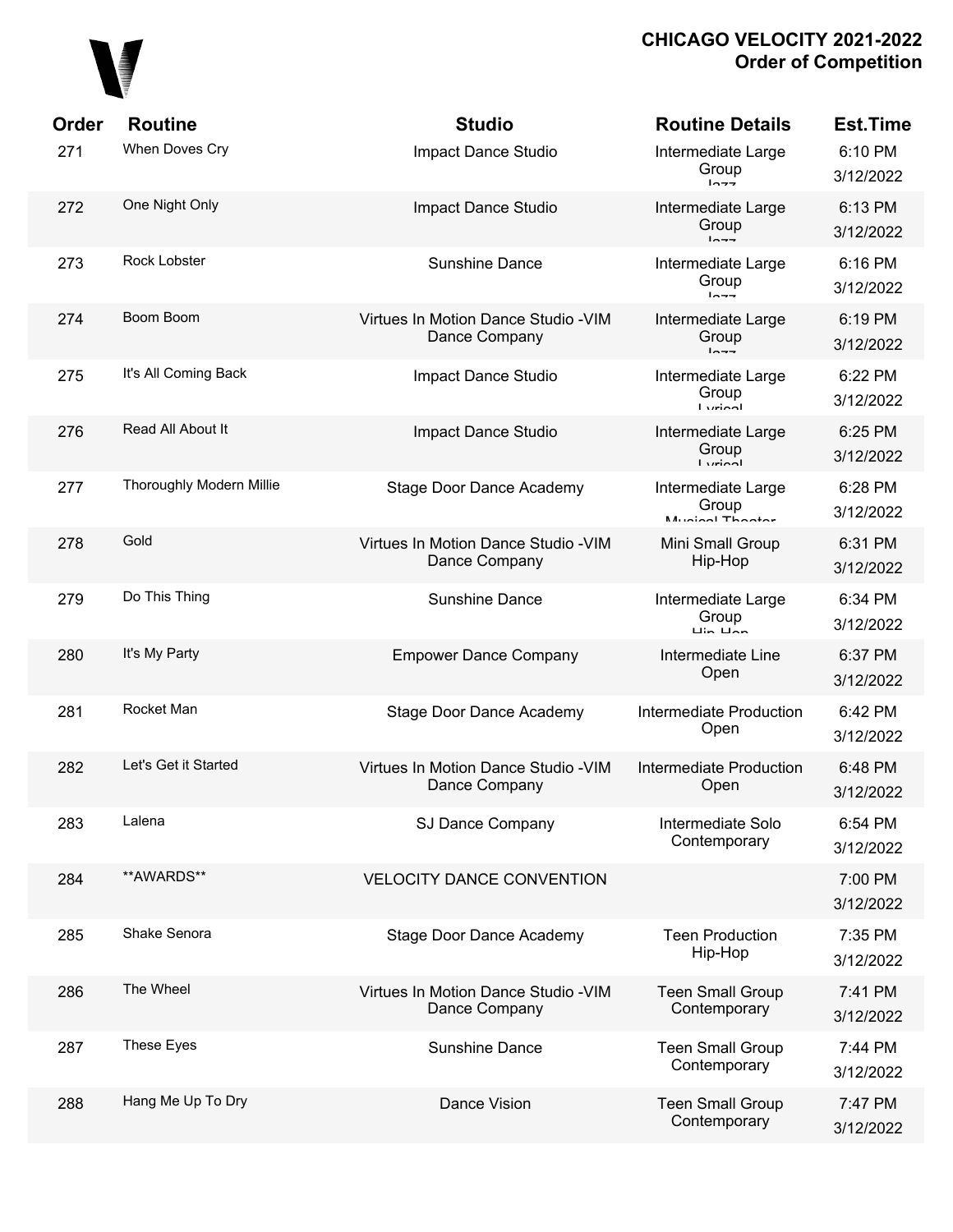

| Order | <b>Routine</b>       | <b>Studio</b>                                         | <b>Routine Details</b>                  | <b>Est.Time</b>      |
|-------|----------------------|-------------------------------------------------------|-----------------------------------------|----------------------|
| 289   | Sparrow              | <b>Stage Door Dance Academy</b>                       | <b>Teen Line</b><br><b>Ballet</b>       | 7:50 PM<br>3/12/2022 |
| 290   | Eulogy for Evolution | Virtues In Motion Dance Studio - VIM<br>Dance Company | <b>Teen Small Group</b><br>Contemporary | 7:55 PM<br>3/12/2022 |
| 291   | Everybody            | Dance Vision                                          | <b>Teen Small Group</b><br>Jazz         | 7:58 PM<br>3/12/2022 |
| 292   | Winter               | <b>Empower Dance Company</b>                          | <b>Teen Small Group</b><br>Contemporary | 8:01 PM<br>3/12/2022 |
| 293   | Viva La Vida         | Stage Door Dance Academy                              | <b>Teen Small Group</b><br>Tap          | 8:04 PM<br>3/12/2022 |
| 294   | Sexy Back            | Virtues In Motion Dance Studio - VIM<br>Dance Company | <b>Teen Small Group</b><br>Jazz         | 8:07 PM<br>3/12/2022 |
| 295   | Slow Up              | <b>Sunshine Dance</b>                                 | Senior Duo/Trio<br>Contemporary         | 8:10 PM<br>3/12/2022 |
| 296   | By The Fall          | <b>Sunshine Dance</b>                                 | Senior Duo/Trio<br>Contemporary         | 8:12 PM<br>3/12/2022 |
| 297   | Are You Even Real    | <b>Empower Dance Company</b>                          | Senior Duo/Trio<br>Contemporary         | 8:15 PM<br>3/12/2022 |
| 298   | Glitter In The Air   | <b>Stage Door Dance Academy</b>                       | Teen Large Group<br>Contemporary        | 8:18 PM<br>3/12/2022 |
| 299   | Victim               | Virtues In Motion Dance Studio - VIM<br>Dance Company | <b>Teen Small Group</b><br>Jazz         | 8:21 PM<br>3/12/2022 |
| 300   | One Touch            | Virtues In Motion Dance Studio - VIM<br>Dance Company | <b>Teen Small Group</b><br>Lyrical      | 8:24 PM<br>3/12/2022 |
| 301   | Timebomb             | Dance Vision                                          | <b>Teen Small Group</b><br>Jazz         | 8:27 PM<br>3/12/2022 |
| 302   | Change On The Rise   | <b>Stage Door Dance Academy</b>                       | Teen Large Group<br>Jazz                | 8:30 PM<br>3/12/2022 |
| 303   | If You Love Her      | <b>Empower Dance Company</b>                          | <b>Teen Small Group</b><br>Lyrical      | 8:33 PM<br>3/12/2022 |
| 304   | Feelin' It           | Virtues In Motion Dance Studio - VIM<br>Dance Company | <b>Teen Small Group</b><br>Tap          | 8:36 PM<br>3/12/2022 |
| 305   | <b>Bang Bang</b>     | Impact Dance Studio                                   | <b>Teen Small Group</b><br>Open         | 8:39 PM<br>3/12/2022 |
| 306   | Alone                | Stage Door Dance Academy                              | Teen Large Group<br>Lyrical             | 8:42 PM<br>3/12/2022 |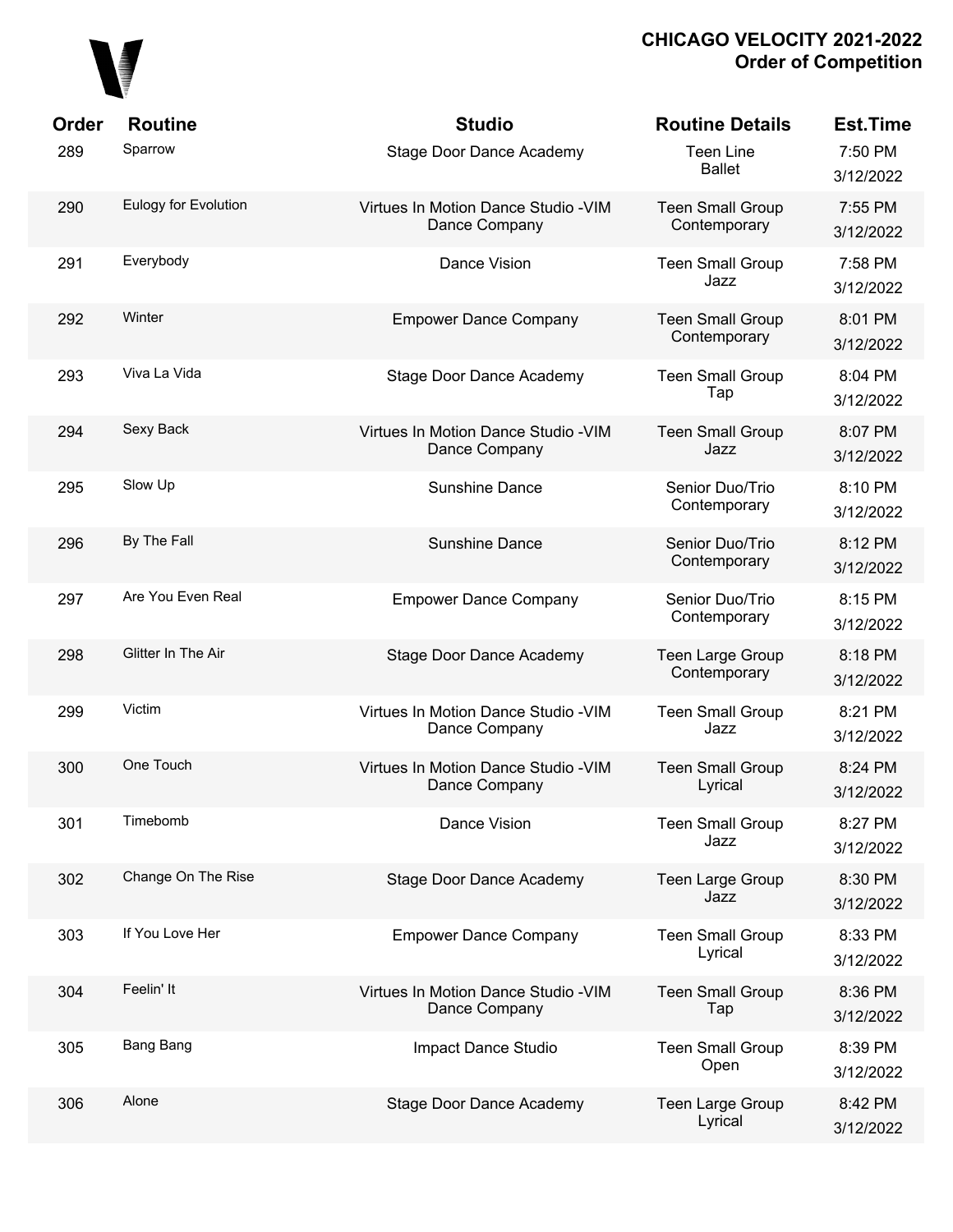

| Order<br>307 | <b>Routine</b><br>Black & Gold | <b>Studio</b><br><b>Sunshine Dance</b>                | <b>Routine Details</b><br><b>Teen Small Group</b><br>Tap | <b>Est.Time</b><br>8:45 PM<br>3/12/2022 |
|--------------|--------------------------------|-------------------------------------------------------|----------------------------------------------------------|-----------------------------------------|
| 308          | Bang                           | <b>Empower Dance Company</b>                          | <b>Teen Small Group</b><br>Open                          | 8:48 PM<br>3/12/2022                    |
| 309          | I Get Crazy                    | Virtues In Motion Dance Studio - VIM<br>Dance Company | <b>Teen Small Group</b><br>Hip-Hop                       | 8:51 PM<br>3/12/2022                    |
| 310          | We Aint Goin Nowhere           | <b>Stage Door Dance Academy</b>                       | <b>Teen Large Group</b><br>Tap                           | 8:54 PM<br>3/12/2022                    |
| 311          | Purple Hat                     | Dance Vision                                          | <b>Teen Small Group</b><br>Open                          | 8:57 PM<br>3/12/2022                    |
| 312          | <b>Lilac Wine</b>              | Impact Dance Studio                                   | <b>Teen Large Group</b><br>Contemporary                  | 9:00 PM<br>3/12/2022                    |
| 313          | Down The Line                  | Virtues In Motion Dance Studio - VIM<br>Dance Company | Teen Large Group<br>Contemporary                         | 9:03 PM<br>3/12/2022                    |
| 314          | Brotherhood Of Man             | <b>Stage Door Dance Academy</b>                       | <b>Teen Large Group</b><br><b>Musical Theater</b>        | 9:06 PM<br>3/12/2022                    |
| 315          | ** 5 MINUTE JUDGES BREAK**     | <b>VELOCITY DANCE CONVENTION</b>                      |                                                          | 9:09 PM<br>3/12/2022                    |
| 316          | Hurt                           | <b>Empower Dance Company</b>                          | <b>Teen Large Group</b><br>Contemporary                  | 9:14 PM<br>3/12/2022                    |
| 317          | It's A Man's World             | Impact Dance Studio                                   | Teen Large Group<br>Jazz                                 | 9:17 PM<br>3/12/2022                    |
| 318          | To Build A Home                | Impact Dance Studio                                   | <b>Teen Large Group</b><br>Lyrical                       | 9:20 PM<br>3/12/2022                    |
| 319          | Nature                         | Virtues In Motion Dance Studio - VIM<br>Dance Company | <b>Teen Large Group</b><br>Jazz                          | 9:23 PM<br>3/12/2022                    |
| 320          | Sexy Back                      | <b>Empower Dance Company</b>                          | Teen Large Group<br>Jazz                                 | 9:26 PM<br>3/12/2022                    |
| 321          | Dont Stop Me Now               | <b>Stage Door Dance Academy</b>                       | <b>Teen Line</b><br>Jazz                                 | 9:29 PM<br>3/12/2022                    |
| 322          | Sing Sing Sing                 | Impact Dance Studio                                   | <b>Teen Line</b><br><b>Musical Theater</b>               | 9:34 PM<br>3/12/2022                    |
| 323          | The Chain                      | Impact Dance Studio                                   | Teen Large Group<br>Jazz                                 | 9:39 PM<br>3/12/2022                    |
| 324          | Elements                       | Sunshine Dance                                        | <b>Teen Production</b><br>Open                           | 9:42 PM<br>3/12/2022                    |